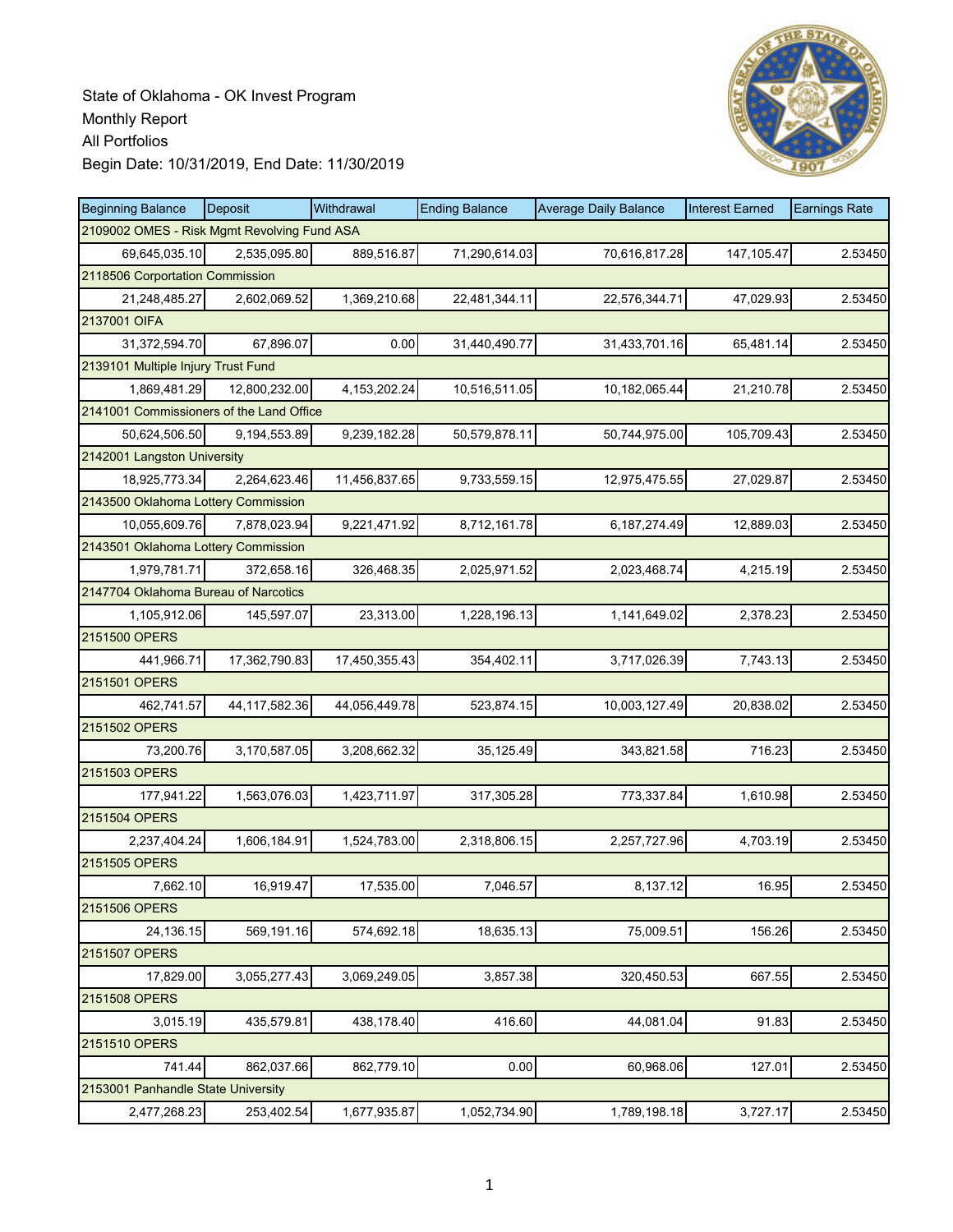| <b>Beginning Balance</b>                  | Deposit        | Withdrawal     | <b>Ending Balance</b> | <b>Average Daily Balance</b> | <b>Interest Earned</b> | <b>Earnings Rate</b> |  |  |
|-------------------------------------------|----------------|----------------|-----------------------|------------------------------|------------------------|----------------------|--|--|
| 2155701 OK Police Pension                 |                |                |                       |                              |                        |                      |  |  |
| 23,955,016.79                             | 14,089,143.99  | 11,139,347.18  | 26,904,813.60         | 28,819,845.62                | 60,036.08              | 2.53450              |  |  |
| 2169502 Tax Commission                    |                |                |                       |                              |                        |                      |  |  |
| 397,580,274.25                            | 395,759,220.95 | 393,384,395.49 | 399,955,099.71        | 194,725,430.66               | 405,642.41             | 2.53450              |  |  |
| 2169520 Tax Commission                    |                |                |                       |                              |                        |                      |  |  |
| 619,900.55                                | 5,210,903.56   | 5,414,534.97   | 416,269.14            | 4,067,559.57                 | 8,473.34               | 2.53450              |  |  |
| 2169521 Tax Commission                    |                |                |                       |                              |                        |                      |  |  |
| 59,349,397.05                             | 60,907,037.17  | 59,901,331.15  | 60,355,103.07         | 32,445,343.13                | 67,588.54              | 2.53450              |  |  |
| 2174007 State Treasurer                   |                |                |                       |                              |                        |                      |  |  |
| 652,216.87                                | 164,830.51     | 0.00           | 817,047.38            | 800,564.33                   | 1,667.70               | 2.53450              |  |  |
| 2183006 DHS - CSED                        |                |                |                       |                              |                        |                      |  |  |
| 8,602,943.54                              | 8,188,126.17   | 8,637,608.83   | 8,153,460.88          | 8,658,590.22                 | 18,037.15              | 2.53450              |  |  |
| 7200039 Oklahoma Boll Weevil Eradication  |                |                |                       |                              |                        |                      |  |  |
| 2,770,221.36                              | 7,495.31       | 41,994.98      | 2,735,721.69          | 2,750,853.85                 | 5,730.44               | 2.53450              |  |  |
| 7200320 Department of Wildlife            |                |                |                       |                              |                        |                      |  |  |
| 1,542,181.25                              | 4,110,684.29   | 4,560,147.57   | 1,092,717.97          | 2,144,590.03                 | 4,467.50               | 2.53450              |  |  |
| 7200359 OERB                              |                |                |                       |                              |                        |                      |  |  |
| 15,705,263.26                             | 1,260,665.94   | 927,794.49     | 16,038,134.71         | 16,488,427.49                | 34,347.88              | 2.53450              |  |  |
| 7200370 OIFA                              |                |                |                       |                              |                        |                      |  |  |
| 748,745.85                                | 127,558.03     | 235,203.90     | 641,099.98            | 598,407.18                   | 1,246.57               | 2.53450              |  |  |
| 7200391 Multiple Injury Trust Fund        |                |                |                       |                              |                        |                      |  |  |
| 70,697.25                                 | 199,424.02     | 169,890.98     | 100,230.29            | 175,963.53                   | 366.56                 | 2.53450              |  |  |
| 7200410 Commissioners of the Land Office  |                |                |                       |                              |                        |                      |  |  |
| 1,538,735.14                              | 0.00           | 29,875.45      | 1,508,859.69          | 1,517,760.24                 | 3,161.72               | 2.53450              |  |  |
| 7200435 Oklahoma Lottery Commission       |                |                |                       |                              |                        |                      |  |  |
| 3,535,982.80                              | 7,986,348.66   | 8,132,889.62   | 3,389,441.84          | 5,709,221.69                 | 11,893.17              | 2.53450              |  |  |
| 7200515 OPERS                             |                |                |                       |                              |                        |                      |  |  |
| 118,098.04                                | 571,877.34     | 551,732.39     | 138,242.99            | 356,310.93                   | 742.25                 | 2.53450              |  |  |
| 7200557 Oklahoma Police Pension           |                |                |                       |                              |                        |                      |  |  |
| 39,880.63                                 | 31,574.14      | 71,454.77      | 0.00                  | 7,459.78                     | 15.54                  | 2.53450              |  |  |
| 7200588 Real Estate Commission            |                |                |                       |                              |                        |                      |  |  |
| 326,474.53                                | 187,808.74     | 141,746.43     | 372,536.84            | 400,317.43                   | 833.92                 | 2.53450              |  |  |
| 7200830 Department of Human Services      |                |                |                       |                              |                        |                      |  |  |
| 52,735.01                                 | 163.36         | 0.00           | 52,898.37             | 52,857.47                    | 110.11                 | 2.53450              |  |  |
| 7201825 University Hospitals Authority    |                |                |                       |                              |                        |                      |  |  |
| 6,035,702.99                              | 366,070.50     | 55.00          | 6,401,718.49          | 6,094,979.50                 | 12,696.76              | 2.53450              |  |  |
| 7205090 OMES Risk Management Division/DSC |                |                |                       |                              |                        |                      |  |  |
| 35,484,264.05                             | 1,397,433.61   | 3,002,565.89   | 33,879,131.77         | 33,798,306.93                | 70,406.97              | 2.53450              |  |  |
| 7205204 JM Davis Arms & Historical Museum |                |                |                       |                              |                        |                      |  |  |
| 3,390.00                                  | 7.34           | 0.00           | 3,397.34              | 3,396.61                     | 7.08                   | 2.53450              |  |  |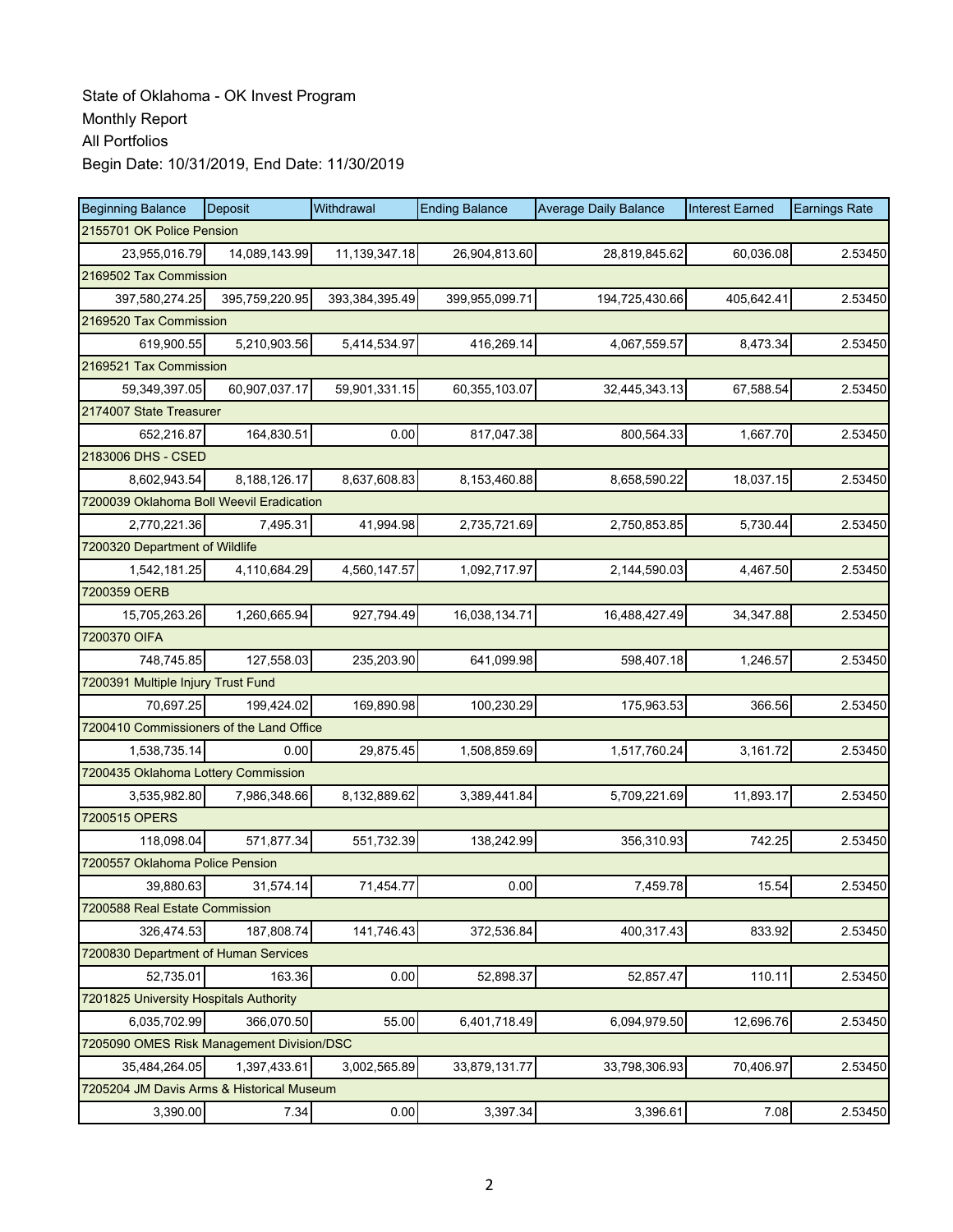| <b>Beginning Balance</b>                          | Deposit      | Withdrawal   | <b>Ending Balance</b> | <b>Average Daily Balance</b> | <b>Interest Earned</b> | <b>Earnings Rate</b> |  |  |  |
|---------------------------------------------------|--------------|--------------|-----------------------|------------------------------|------------------------|----------------------|--|--|--|
| 7205320 Department of Wildlife                    |              |              |                       |                              |                        |                      |  |  |  |
| 835.019.25                                        | 36,883.31    | 113,489.33   | 758,413.23            | 776,258.01                   | 1,617.06               | 2.53450              |  |  |  |
| 7205359 Sustaining OK Energy Resources            |              |              |                       |                              |                        |                      |  |  |  |
| 5,338,902.90                                      | 109,642.68   | 125,338.63   | 5,323,206.95          | 5,403,038.50                 | 11,255.34              | 2.53450              |  |  |  |
| 7205435 Oklahoma Lottery Commission               |              |              |                       |                              |                        |                      |  |  |  |
| 179,946.70                                        | 30,765.21    | 39,900.00    | 170,811.91            | 194,335.39                   | 404.83                 | 2.53450              |  |  |  |
| 7205515 OPERS                                     |              |              |                       |                              |                        |                      |  |  |  |
| 352.290.29                                        | 79,821.69    | 0.00         | 432,111.98            | 396,496.59                   | 825.96                 | 2.53450              |  |  |  |
| 7205563 OK Bd for Private Vocational Schools      |              |              |                       |                              |                        |                      |  |  |  |
| 189,599.02                                        | 3,938.55     | 18,876.23    | 174,661.34            | 181,427.43                   | 377.94                 | 2.53450              |  |  |  |
| 7205630 Oklahoma Department of Securities         |              |              |                       |                              |                        |                      |  |  |  |
| 903,249.24                                        | 1,951.07     | 2,311.19     | 902,889.12            | 903,675.51                   | 1,882.49               | 2.53450              |  |  |  |
| 7205807 Oklahoma Health Care Authority            |              |              |                       |                              |                        |                      |  |  |  |
| 1,456,912.59                                      | 157,515.31   | 0.00         | 1,614,427.90          | 1,538,533.57                 | 3,205.00               | 2.53450              |  |  |  |
| 7210270 State Election Board                      |              |              |                       |                              |                        |                      |  |  |  |
| 4,736,396.18                                      | 10,269.37    | 61,611.66    | 4,685,053.89          | 4,708,554.10                 | 9,808.63               | 2.53450              |  |  |  |
| 7210320 Department of Wildlife                    |              |              |                       |                              |                        |                      |  |  |  |
| 8,632,417.38                                      | 170,095.00   | 1,713,022.22 | 7,089,490.16          | 8,275,245.51                 | 17,238.58              | 2.53450              |  |  |  |
| 7210350 Oklahoma Historical Society               |              |              |                       |                              |                        |                      |  |  |  |
| 28.32                                             | 0.06         | 0.00         | 28.38                 | 28.37                        | 0.06                   | 2.53450              |  |  |  |
| 7210400 Office of Juvenile Affairs                |              |              |                       |                              |                        |                      |  |  |  |
| 43,998.48                                         | 95.22        | 0.00         | 44,093.70             | 44,084.18                    | 91.83                  | 2.53450              |  |  |  |
| 7210410 Commissioners of the Land Office          |              |              |                       |                              |                        |                      |  |  |  |
| 7,625,909.85                                      | 16,503.87    | 0.00         | 7,642,413.72          | 7,640,763.33                 | 15,916.86              | 2.53450              |  |  |  |
| 7210515 OPERS                                     |              |              |                       |                              |                        |                      |  |  |  |
| 129,821.25                                        | 11,893.27    | 0.00         | 141,714.52            | 136,066.33                   | 283.45                 | 2.53450              |  |  |  |
| 7210570 State Board of Licensure for Professional |              |              |                       |                              |                        |                      |  |  |  |
| 454,470.80                                        | 1,004.46     | 0.00         | 455,475.26            | 455,374.81                   | 948.61                 | 2.53450              |  |  |  |
| 7210588 Real Estate Commission                    |              |              |                       |                              |                        |                      |  |  |  |
| 380,337.82                                        | 18,119.56    | 92,706.41    | 305,750.97            | 323,956.41                   | 674.85                 | 2.53450              |  |  |  |
| 7215270 State of Oklahoma Election Board          |              |              |                       |                              |                        |                      |  |  |  |
| 5,337,979.11                                      | 13,532.52    | 1,976.00     | 5,349,535.63          | 5,347,984.78                 | 11,140.66              | 2.53450              |  |  |  |
| 7215320 Department of Wildlife                    |              |              |                       |                              |                        |                      |  |  |  |
| 3,343,888.78                                      | 16,178.94    | 0.00         | 3,360,067.72          | 3,357,554.33                 | 6,994.29               | 2.53450              |  |  |  |
| 7215566 Tourism & Recreation Department           |              |              |                       |                              |                        |                      |  |  |  |
| 14,411,470.96                                     | 4,990,080.61 | 2,692,126.48 | 16,709,425.09         | 14,874,751.07                | 30,986.35              | 2.53450              |  |  |  |
| 7215585 Department of Public Safety               |              |              |                       |                              |                        |                      |  |  |  |
| 904,830.43                                        | 1,906.33     | 40,164.48    | 866,572.28            | 896,864.14                   | 1,868.30               | 2.53450              |  |  |  |
| 7215670 JD McCarty Center                         |              |              |                       |                              |                        |                      |  |  |  |
| 1,197,155.69                                      | 3,555.99     | 2,010.60     | 1,198,701.08          | 1,198,440.04                 | 2,496.53               | 2.53450              |  |  |  |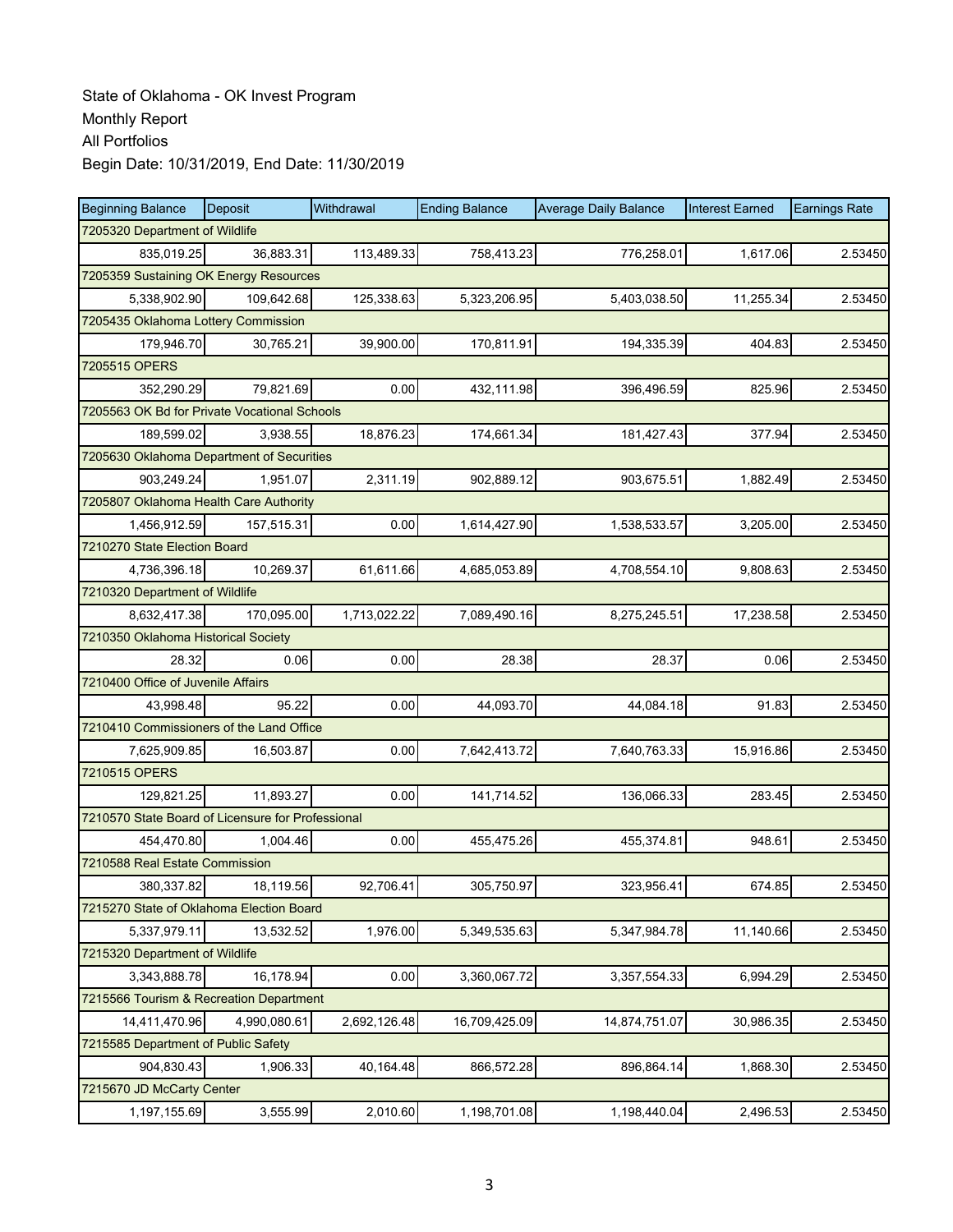| <b>Beginning Balance</b>                      | Deposit                                | Withdrawal   | <b>Ending Balance</b> | <b>Average Daily Balance</b> | <b>Interest Earned</b> | <b>Earnings Rate</b> |  |  |  |
|-----------------------------------------------|----------------------------------------|--------------|-----------------------|------------------------------|------------------------|----------------------|--|--|--|
|                                               | 7215825 University Hospitals Authority |              |                       |                              |                        |                      |  |  |  |
| 2,453,445.71                                  | 6,167.37                               | 0.00         | 2,459,613.08          | 2,458,910.45                 | 5,122.28               | 2.53450              |  |  |  |
| 7216805 Department of Rehabilitation Services |                                        |              |                       |                              |                        |                      |  |  |  |
| 1,010,590.57                                  | 2,242.24                               | 61,477.50    | 951,355.31            | 980,445.59                   | 2,042.42               | 2.53450              |  |  |  |
| 7220090 OSF Building Project Fund             |                                        |              |                       |                              |                        |                      |  |  |  |
| 0.42                                          | 0.00                                   | 0.00         | 0.42                  | 0.42                         | 0.00                   | 2.53450              |  |  |  |
| 7220320 Dept of Wildlife Conservation         |                                        |              |                       |                              |                        |                      |  |  |  |
| 3,853,537.43                                  | 26,031.00                              | 228,181.16   | 3,651,387.27          | 3,719,680.99                 | 7,748.66               | 2.53450              |  |  |  |
| 7220585 Department of Public Safety           |                                        |              |                       |                              |                        |                      |  |  |  |
| 5,006,771.70                                  | 10,885.21                              | 19,785.35    | 4,997,871.56          | 5,005,283.91                 | 10,426.76              | 2.53450              |  |  |  |
| 7220830 Department of Human Services          |                                        |              |                       |                              |                        |                      |  |  |  |
| 13,263.22                                     | 28.70                                  | 0.00         | 13,291.92             | 13,289.05                    | 27.68                  | 2.53450              |  |  |  |
| 7225040 Department of Agriculture             |                                        |              |                       |                              |                        |                      |  |  |  |
| 385,209.12                                    | 1,735.91                               | 0.00         | 386,945.03            | 386,284.77                   | 804.69                 | 2.53450              |  |  |  |
| 7225830 Department of Human Services          |                                        |              |                       |                              |                        |                      |  |  |  |
| 3,347,335.83                                  | 31,857.92                              | 769,168.13   | 2,610,025.62          | 2,773,987.23                 | 5,778.63               | 2.53450              |  |  |  |
| 7230220 Oklahoma Crime Victims Compensation   |                                        |              |                       |                              |                        |                      |  |  |  |
| 3,341,245.72                                  | 253,715.95                             | 347,635.40   | 3,247,326.27          | 3,342,523.61                 | 6,962.98               | 2.53450              |  |  |  |
| 7230345 Department of Transportation          |                                        |              |                       |                              |                        |                      |  |  |  |
| 3,519,035.74                                  | 425,641.89                             | 233,593.35   | 3,711,084.28          | 3,660,177.21                 | 7,624.70               | 2.53450              |  |  |  |
| 7230695 Tax Commission                        |                                        |              |                       |                              |                        |                      |  |  |  |
| 514,705.75                                    | 1,163,812.71                           | 1,169,518.21 | 509,000.25            | 571,127.40                   | 1,189.74               | 2.53450              |  |  |  |
| 7230807 Health Care Authority                 |                                        |              |                       |                              |                        |                      |  |  |  |
| 56,439.88                                     | 6,814,567.36                           | 6,771,315.10 | 99,692.14             | 1,920,754.86                 | 4,001.22               | 2.53450              |  |  |  |
| 7235605 Regents for Higher Education          |                                        |              |                       |                              |                        |                      |  |  |  |
| 2,825,271.50                                  | 929,374.28                             | 525,942.00   | 3,228,703.78          | 3,207,821.35                 | 6,682.38               | 2.53450              |  |  |  |
| 7240807 Health Care Authority                 |                                        |              |                       |                              |                        |                      |  |  |  |
| 13.374.605.68                                 | 28,945.10                              | 0.00         | 13,403,550.78         | 13,400,656.27                | 27,915.59              | 2.53450              |  |  |  |
| 7244090 OMES Dept of Central Services         |                                        |              |                       |                              |                        |                      |  |  |  |
| 1,142,535.90                                  | 129,366.89                             | 430,375.78   | 841,527.01            | 1,005,015.99                 | 2,093.60               | 2.53450              |  |  |  |
| 7245807 Health Care Authority                 |                                        |              |                       |                              |                        |                      |  |  |  |
| 10,643,419.28                                 | 6,081,751.78                           | 5,798,212.47 | 10,926,958.59         | 11,463,902.92                | 23,881.04              | 2.53450              |  |  |  |
| 7255090 Department of Central Services        |                                        |              |                       |                              |                        |                      |  |  |  |
| 1,130,697.17                                  | 2,842.61                               | 20,000.00    | 1,113,539.78          | 1,125,242.19                 | 2,344.05               | 2.53450              |  |  |  |
| 7255585 Oklahoma Dept of Public Safety        |                                        |              |                       |                              |                        |                      |  |  |  |
| 10,645.18                                     | 23.04                                  | 0.00         | 10,668.22             | 10,665.92                    | 22.22                  | 2.53450              |  |  |  |
| 7260090 OMES Risk Management Division         |                                        |              |                       |                              |                        |                      |  |  |  |
| 5,317,790.16                                  | 130,347.89                             | 4,502.56     | 5,443,635.49          | 5,394,671.29                 | 11,237.91              | 2.53450              |  |  |  |
| 7265090 Risk Management Fund                  |                                        |              |                       |                              |                        |                      |  |  |  |
| 90,245.34                                     | 250,396.99                             | 240,344.12   | 100,298.21            | 152,507.41                   | 317.70                 | 2.53450              |  |  |  |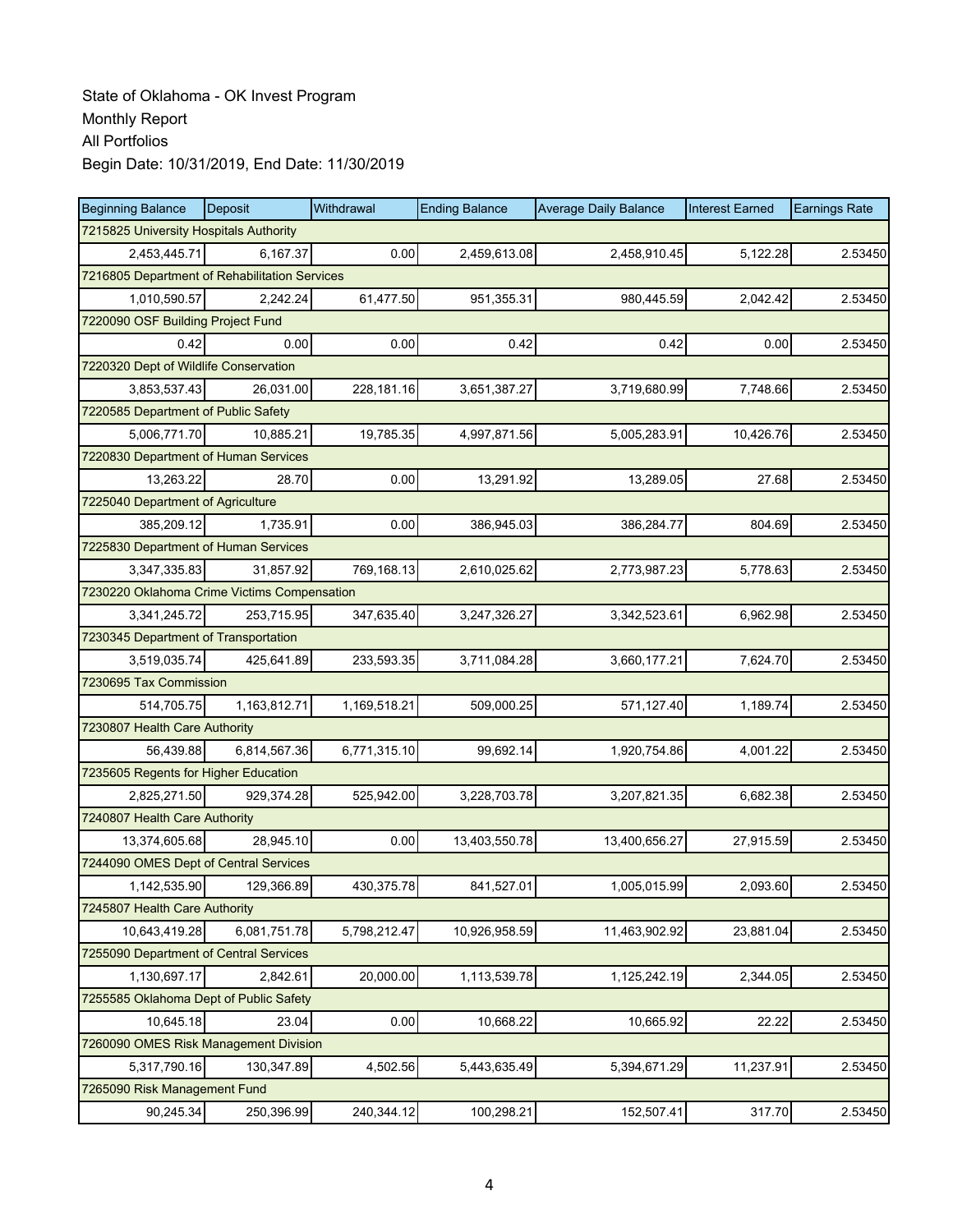| <b>Beginning Balance</b>                           | Deposit            | Withdrawal   | <b>Ending Balance</b> | <b>Average Daily Balance</b> | <b>Interest Earned</b> | <b>Earnings Rate</b> |  |  |  |
|----------------------------------------------------|--------------------|--------------|-----------------------|------------------------------|------------------------|----------------------|--|--|--|
|                                                    | 7275740 OST - SEED |              |                       |                              |                        |                      |  |  |  |
| 33.992.95                                          | 74.38              | 550.04       | 33,517.29             | 33,748.20                    | 70.30                  | 2.53450              |  |  |  |
| 7280090 OMES DCS Property Distribution             |                    |              |                       |                              |                        |                      |  |  |  |
| 1,125,457.65                                       | 1,956.00           | 88,012.58    | 1,039,401.07          | 1,078,166.05                 | 2,245.98               | 2.53450              |  |  |  |
| 7280345 Department of Transportation               |                    |              |                       |                              |                        |                      |  |  |  |
| 1,143,223.48                                       | 644,110.71         | 0.00         | 1,787,334.19          | 1,657,054.63                 | 3,451.89               | 2.53450              |  |  |  |
| 7285345 Department of Transportation               |                    |              |                       |                              |                        |                      |  |  |  |
| 184,858,959.34                                     | 14,500,653.02      | 5,295,199.85 | 194,064,412.51        | 193,461,655.93               | 403,009.78             | 2.53450              |  |  |  |
| 7295090 Emergency & Transportation                 |                    |              |                       |                              |                        |                      |  |  |  |
| 6,746,921.52                                       | 200,000.00         | 425,000.00   | 6,521,921.52          | 6,558,588.19                 | 13,662.53              | 2.53450              |  |  |  |
| 7296150 University of Science & Arts               |                    |              |                       |                              |                        |                      |  |  |  |
| 40.26                                              | 0.09               | 0.00         | 40.35                 | 40.34                        | 0.08                   | 2.53450              |  |  |  |
| 7303000 Tobacco Litigation Escrow Fund             |                    |              |                       |                              |                        |                      |  |  |  |
| 29,184.59                                          | 63.16              | 0.00         | 29,247.75             | 29,241.43                    | 60.91                  | 2.53450              |  |  |  |
| 7360566 Tourism & Recreation Department            |                    |              |                       |                              |                        |                      |  |  |  |
| 6,375,553.55                                       | 32,012.79          | 0.00         | 6,407,566.34          | 6,398,496.94                 | 13,329.03              | 2.53450              |  |  |  |
| 7401105 OCIA NACEA Construction Series 2018B       |                    |              |                       |                              |                        |                      |  |  |  |
| 20.454.985.21                                      | 45,403.63          | 0.00         | 20,500,388.84         | 20,495,848.48                | 42,695.94              | 2.53450              |  |  |  |
| 7402105 OCIA Tourism Construction Fund Series 2018 |                    |              |                       |                              |                        |                      |  |  |  |
| 9,429,413.36                                       | 20,406.98          | 0.00         | 9,449,820.34          | 9,447,779.64                 | 19,681.15              | 2.53450              |  |  |  |
| 7403292 Oklahoma Department of Environmental Quali |                    |              |                       |                              |                        |                      |  |  |  |
| 75,251.50                                          | 389.56             | 0.00         | 75,641.06             | 75,602.10                    | 157.49                 | 2.53450              |  |  |  |
| 7405220 District Attorneys Council                 |                    |              |                       |                              |                        |                      |  |  |  |
| 4,759,008.79                                       | 10,641.75          | 189,170.20   | 4,580,480.34          | 4,698,470.69                 | 9,787.62               | 2.53450              |  |  |  |
| 7406105 OCIA Tourism Revenue Fund Series 2018A     |                    |              |                       |                              |                        |                      |  |  |  |
| 896.54                                             | 43,167.23          | 43,129.16    | 934.61                | 36,871.77                    | 76.81                  | 2.53450              |  |  |  |
| 7408105 OCIA                                       |                    |              |                       |                              |                        |                      |  |  |  |
| 11,152.39                                          | 538,772.38         | 538,259.90   | 11,664.87             | 352,511.56                   | 734.33                 | 2.53450              |  |  |  |
| 7409105 OCIA NACEA Revenue Series 2018B            |                    |              |                       |                              |                        |                      |  |  |  |
| 613.12                                             | 89,018.56          | 88,961.35    | 670.33                | 18,456.88                    | 38.45                  | 2.53450              |  |  |  |
| 7410105 OCIA Capitol Repair Construction Series 20 |                    |              |                       |                              |                        |                      |  |  |  |
| 26,114,189.55                                      | 60,483.78          | 5,970,905.86 | 20,203,767.47         | 22,793,995.08                | 47,483.33              | 2.53450              |  |  |  |
| 7411105 OCIA Capitol Repair Revenue Series 2018C   |                    |              |                       |                              |                        |                      |  |  |  |
| 2,671.79                                           | 496,571.53         | 496,115.63   | 3,127.69              | 317,288.67                   | 660.96                 | 2.53450              |  |  |  |
| 7412105 OCIA                                       |                    |              |                       |                              |                        |                      |  |  |  |
| 13,549.39                                          | 1,255,384.04       | 1,253,691.66 | 15,241.77             | 809,077.25                   | 1,685.43               | 2.53450              |  |  |  |
| 7415105 OCIA DOC Construction Series 2018D         |                    |              |                       |                              |                        |                      |  |  |  |
| 105,821,561.85                                     | 231,125.55         | 2,301,759.35 | 103,750,928.05        | 104,861,570.45               | 218,442.45             | 2.53450              |  |  |  |
| 7416000 OSF - Oil Overcharge                       |                    |              |                       |                              |                        |                      |  |  |  |
| 283,612.91                                         | 613.79             | 0.00         | 284,226.70            | 284,165.32                   | 591.96                 | 2.53450              |  |  |  |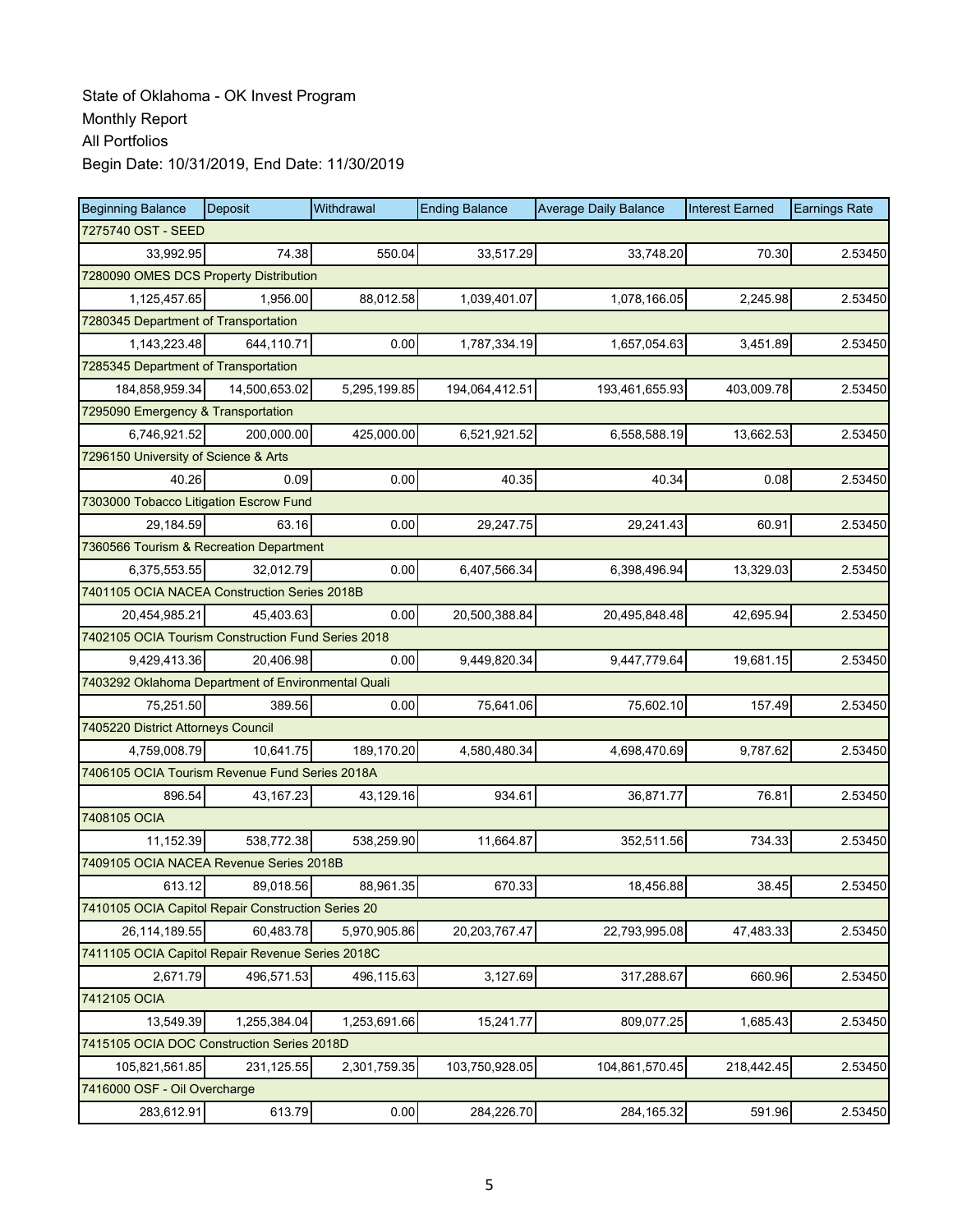| <b>Beginning Balance</b>                       | <b>Deposit</b> | Withdrawal   | <b>Ending Balance</b> | <b>Average Daily Balance</b> | <b>Interest Earned</b> | <b>Earnings Rate</b> |  |  |
|------------------------------------------------|----------------|--------------|-----------------------|------------------------------|------------------------|----------------------|--|--|
| 7416105 OCIA DOC Revenue Series 2018D          |                |              |                       |                              |                        |                      |  |  |
| 0.00                                           | 799,153.40     | 799,153.40   | 0.00                  | 665,961.17                   | 1,387.30               | 2.53450              |  |  |
| 7416160 Department of Commerce                 |                |              |                       |                              |                        |                      |  |  |
| 2,868,022.94                                   | 10,755.80      | 0.00         | 2,878,778.74          | 2,875,424.11                 | 5,989.94               | 2.53450              |  |  |
| 7419105 OCIA                                   |                |              |                       |                              |                        |                      |  |  |
| 958,240.39                                     | 936,705.93     | 1,051,677.09 | 843,269.23            | 1,455,814.84                 | 3,032.68               | 2.53450              |  |  |
| 7420105 OCIA                                   |                |              |                       |                              |                        |                      |  |  |
| 5,167,114.22                                   | 11,182.58      | 0.00         | 5,178,296.80          | 5, 177, 178.54               | 10,784.84              | 2.53450              |  |  |
| 7424105 OCIA                                   |                |              |                       |                              |                        |                      |  |  |
| 1,309.72                                       | 207,416.22     | 207,268.75   | 1,457.19              | 42,896.19                    | 89.36                  | 2.53450              |  |  |
| 7426000 OSF - Oil Overcharge                   |                |              |                       |                              |                        |                      |  |  |
| 2,369,730.62                                   | 5,128.53       | 0.00         | 2,374,859.15          | 2,374,346.30                 | 4,946.12               | 2.53450              |  |  |
| 7426160 Department of Commerce                 |                |              |                       |                              |                        |                      |  |  |
| 12,640,876.04                                  | 86,528.25      | 0.00         | 12,727,404.29         | 12,688,668.82                | 26,432.41              | 2.53450              |  |  |
| 7427105 OCIA-Revenue Series 2019B              |                |              |                       |                              |                        |                      |  |  |
| 43,920,034.38                                  | 95,287.41      | 0.00         | 44,015,321.79         | 44,005,793.05                | 91,670.70              | 2.53450              |  |  |
| 7428105 OCIA Endowed Chairs Fund               |                |              |                       |                              |                        |                      |  |  |
| 19,854.56                                      | 958,277.43     | 957,365.88   | 20,766.11             | 627,006.68                   | 1,306.15               | 2.53450              |  |  |
| 7429105 OCIA                                   |                |              |                       |                              |                        |                      |  |  |
| 1.38                                           | 0.00           | 0.00         | 1.38                  | 1.38                         | 0.00                   | 2.53450              |  |  |
| 7430010 Oklahoma State University              |                |              |                       |                              |                        |                      |  |  |
| 841,118.29                                     | 2,433,273.62   | 2,580,837.53 | 693,554.38            | 926,029.80                   | 1,929.06               | 2.53450              |  |  |
| 7430011 Oklahoma State University              |                |              |                       |                              |                        |                      |  |  |
| 712,992.97                                     | 1,134,277.76   | 1,064,580.52 | 782,690.21            | 796,327.27                   | 1,658.87               | 2.53450              |  |  |
| 7430012 Oklahoma State University              |                |              |                       |                              |                        |                      |  |  |
| 791,796.08                                     | 498,222.02     | 877,495.77   | 412,522.33            | 700,167.10                   | 1,458.55               | 2.53450              |  |  |
| 7430013 Oklahoma State University              |                |              |                       |                              |                        |                      |  |  |
| 1,764,166.18                                   | 3.348.71       | 110,162.34   | 1,657,352.55          | 1,722,715.27                 | 3,588.68               | 2.53450              |  |  |
| 7430014 Oklahoma State University              |                |              |                       |                              |                        |                      |  |  |
| 652,679.12                                     | 269,121.33     | 238,068.30   | 683,732.15            | 637,698.70                   | 1,328.42               | 2.53450              |  |  |
| 7430015 Oklahoma State University              |                |              |                       |                              |                        |                      |  |  |
| 777,759.35                                     | 313,446.72     | 657,735.48   | 433,470.59            | 641,848.22                   | 1,337.07               | 2.53450              |  |  |
| 7430016 Oklahoma State University              |                |              |                       |                              |                        |                      |  |  |
| 163,305.67                                     | 353.61         | 0.00         | 163,659.28            | 163,623.92                   | 340.85                 | 2.53450              |  |  |
| 7430420 Langston University                    |                |              |                       |                              |                        |                      |  |  |
| 317,970.11                                     | 5,452,936.58   | 3,479,270.84 | 2,291,635.85          | 1,724,221.26                 | 3,591.81               | 2.53450              |  |  |
| 7430461 Rogers State College                   |                |              |                       |                              |                        |                      |  |  |
| 907,456.05                                     | 129,103.15     | 176,666.15   | 859,893.05            | 865,124.75                   | 1,802.19               | 2.53450              |  |  |
| 7430505 Northwestern Oklahoma State University |                |              |                       |                              |                        |                      |  |  |
| 123,752.17                                     | 0.00           | 81,641.60    | 42,110.57             | 73,230.90                    | 152.55                 | 2.53450              |  |  |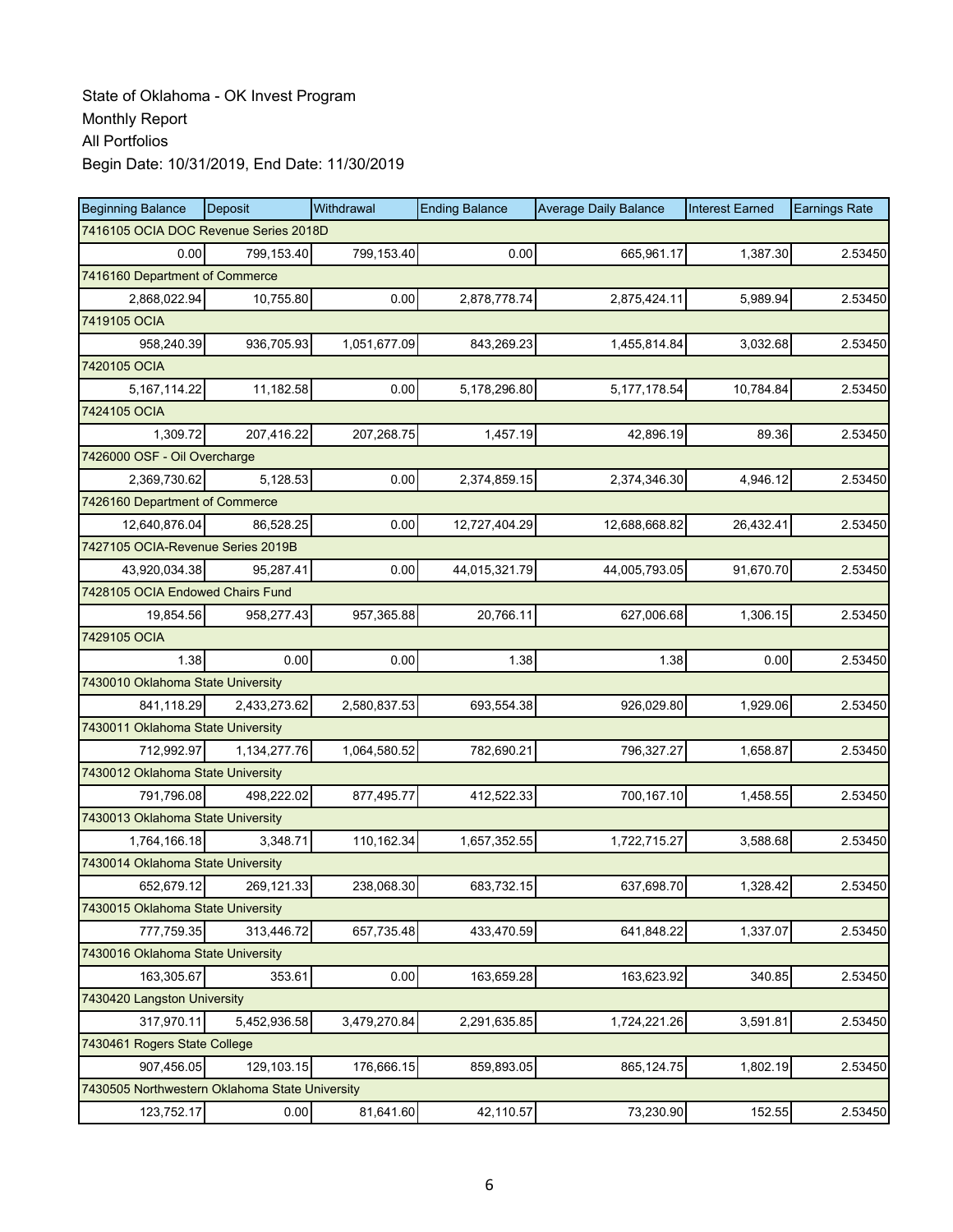| <b>Beginning Balance</b>                       | <b>Deposit</b> | Withdrawal    | <b>Ending Balance</b> | <b>Average Daily Balance</b> | <b>Interest Earned</b> | <b>Earnings Rate</b> |  |  |  |
|------------------------------------------------|----------------|---------------|-----------------------|------------------------------|------------------------|----------------------|--|--|--|
| 7430530 Panhandle State University             |                |               |                       |                              |                        |                      |  |  |  |
| 8.998.03                                       | 304,464.88     | 6,866.36      | 306,596.55            | 77,334.82                    | 161.10                 | 2.53450              |  |  |  |
| 7430665 Southwestern Oklahoma State University |                |               |                       |                              |                        |                      |  |  |  |
| 2,109,879.79                                   | 62,466.31      | 115,838.81    | 2,056,507.29          | 2,118,294.39                 | 4,412.73               | 2.53450              |  |  |  |
| 7430760 University of Oklahoma                 |                |               |                       |                              |                        |                      |  |  |  |
| 15, 168, 584. 72                               | 9,044,707.38   | 9,394,995.21  | 14,818,296.89         | 15,712,747.80                | 32,732.02              | 2.53450              |  |  |  |
| 7430770 OUHSC                                  |                |               |                       |                              |                        |                      |  |  |  |
| 57,633,403.52                                  | 12,242,147.41  | 12,037,169.29 | 57,838,381.64         | 58,328,076.30                | 121,506.17             | 2.53450              |  |  |  |
| 7430773 Oklahoma State University              |                |               |                       |                              |                        |                      |  |  |  |
| 2,472,391.53                                   | 0.00           | 1,225,832.95  | 1,246,558.58          | 1,973,213.41                 | 4,110.50               | 2.53450              |  |  |  |
| 7432105 OCIA 2009A Construction Fund           |                |               |                       |                              |                        |                      |  |  |  |
| 1,282.87                                       | 2.78           | 0.00          | 1,285.65              | 1,285.37                     | 2.68                   | 2.53450              |  |  |  |
| 7434105 OCIA                                   |                |               |                       |                              |                        |                      |  |  |  |
| 3,868.94                                       | 224,913.80     | 224,554.17    | 4,228.57              | 106,409.03                   | 221.67                 | 2.53450              |  |  |  |
| 7436000 OSF - Oil Overcharge                   |                |               |                       |                              |                        |                      |  |  |  |
| 2,599.07                                       | 5.62           | 0.00          | 2,604.69              | 2,604.13                     | 5.42                   | 2.53450              |  |  |  |
| 7436105 OCIA                                   |                |               |                       |                              |                        |                      |  |  |  |
| 521.43                                         | 64,870.48      | 64,824.12     | 567.79                | 54,583.25                    | 113.71                 | 2.53450              |  |  |  |
| 7437105 OCIA                                   |                |               |                       |                              |                        |                      |  |  |  |
| 70,820,468.25                                  | 153,279.65     | 0.00          | 70,973,747.90         | 70,958,419.94                | 147,817.08             | 2.53450              |  |  |  |
| 7438105 OCIA                                   |                |               |                       |                              |                        |                      |  |  |  |
| 0.00                                           | 198,427.80     | 198,138.66    | 289.14                | 125,748.04                   | 261.95                 | 2.53450              |  |  |  |
| 7440105 OCIA Operations & Maintenance          |                |               |                       |                              |                        |                      |  |  |  |
| 9.63                                           | 0.02           | 0.00          | 9.65                  | 9.65                         | 0.02                   | 2.53450              |  |  |  |
| 7442105 OCIA                                   |                |               |                       |                              |                        |                      |  |  |  |
| 11,807.99                                      | 1,164,135.64   | 1,162,567.88  | 13,375.75             | 749,511.96                   | 1,561.35               | 2.53450              |  |  |  |
| 7443105 OCIA                                   |                |               |                       |                              |                        |                      |  |  |  |
| 308,116.15                                     | 379,943.27     | 416,570.83    | 271,488.59            | 474,591.34                   | 988.65                 | 2.53450              |  |  |  |
| 7444835 Water Resources Board                  |                |               |                       |                              |                        |                      |  |  |  |
| 5,597,572.59                                   | 13,098.83      | 79,020.83     | 5,531,650.59          | 5,570,301.90                 | 11,603.78              | 2.53450              |  |  |  |
| 7445105 Oklahoma Capital Improvement           |                |               |                       |                              |                        |                      |  |  |  |
| 8,580.74                                       | 801,075.96     | 800,331.25    | 9,325.45              | 516,127.44                   | 1,075.17               | 2.53450              |  |  |  |
| 7445835 Water Resources Board                  |                |               |                       |                              |                        |                      |  |  |  |
| 4,358,655.53                                   | 10,587.34      | 143,778.36    | 4,225,464.51          | 4,299,920.21                 | 8,957.38               | 2.53450              |  |  |  |
| 7446105 Capital Improvement Authority          |                |               |                       |                              |                        |                      |  |  |  |
| 559,012.10                                     | 1,210.57       | 0.00          | 560,222.67            | 560,101.61                   | 1,166.78               | 2.53450              |  |  |  |
| 7447105 OCIA                                   |                |               |                       |                              |                        |                      |  |  |  |
| 2,963.94                                       | 242,433.76     | 242,216.66    | 3,181.04              | 92,444.75                    | 192.58                 | 2.53450              |  |  |  |
| 7448105 OCIA                                   |                |               |                       |                              |                        |                      |  |  |  |
| 434.18                                         | 0.94           | 0.00          | 435.12                | 435.03                       | 0.91                   | 2.53450              |  |  |  |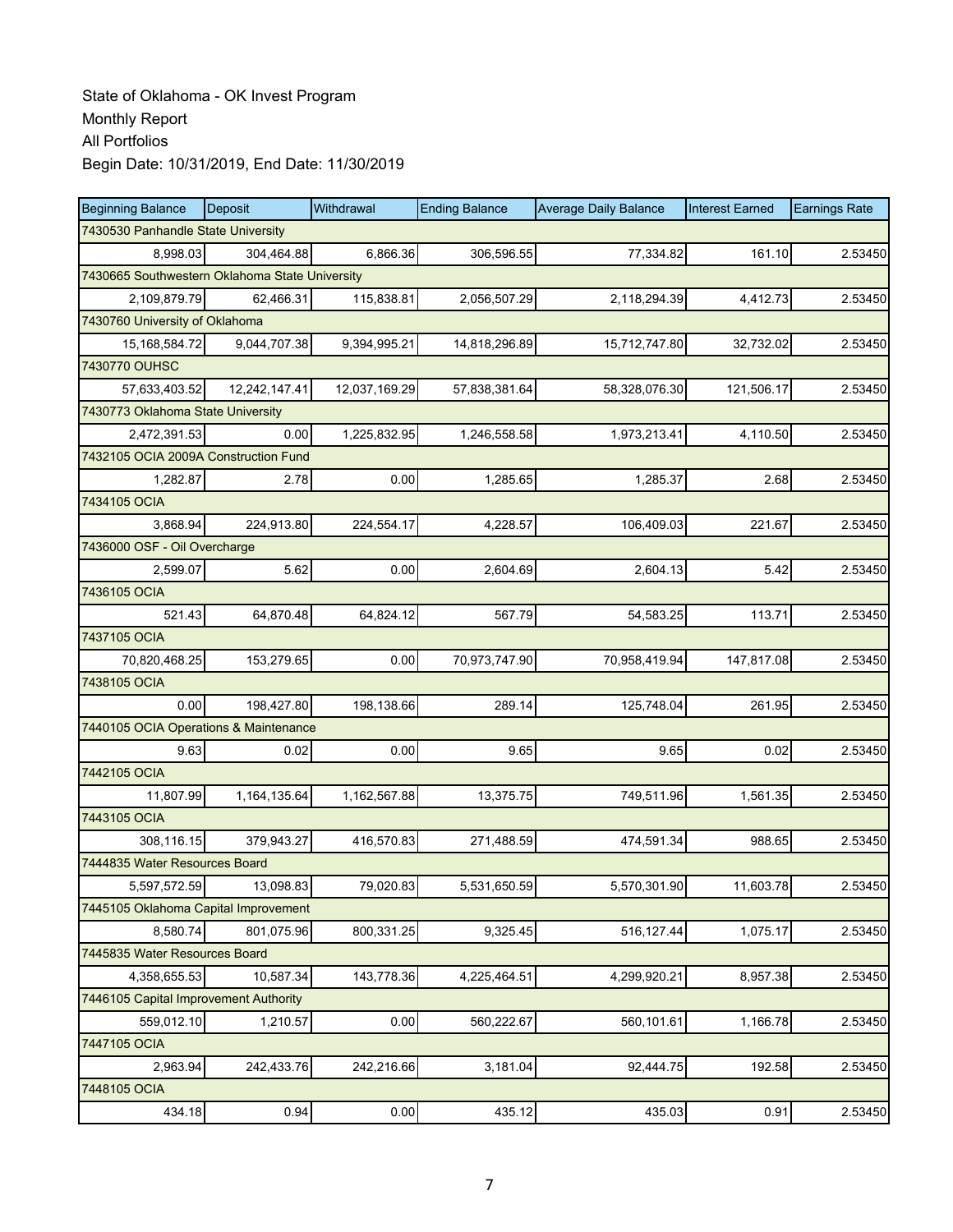| <b>Beginning Balance</b>                 | Deposit      | Withdrawal   | <b>Ending Balance</b> | <b>Average Daily Balance</b> | <b>Interest Earned</b> | <b>Earnings Rate</b> |
|------------------------------------------|--------------|--------------|-----------------------|------------------------------|------------------------|----------------------|
| 7449105 OCIA                             |              |              |                       |                              |                        |                      |
| 4.63                                     | 0.01         | 0.00         | 4.64                  | 4.64                         | 0.01                   | 2.53450              |
| 7455105 OCIA                             |              |              |                       |                              |                        |                      |
| 3,773.89                                 | 352,640.32   | 352,312.50   | 4.101.71              | 227,200.18                   | 473.29                 | 2.53450              |
| 7455160 Department of Commerce           |              |              |                       |                              |                        |                      |
| 267,235.13                               | 50,457.21    | 6,598.78     | 311,093.56            | 290,142.24                   | 604.41                 | 2.53450              |
| 7460100 Cameron University               |              |              |                       |                              |                        |                      |
| 659,780.87                               | 1,429.12     | 7,414.14     | 653,795.85            | 655,135.77                   | 1,364.75               | 2.53450              |
| 7460760 University of Oklahoma           |              |              |                       |                              |                        |                      |
| 164,176.41                               | 355.31       | 0.00         | 164,531.72            | 164,496.19                   | 342.67                 | 2.53450              |
| 7462105 OK Capital Improvement Authority |              |              |                       |                              |                        |                      |
| 5,290.88                                 | 492,355.26   | 491,691.66   | 5,954.48              | 317,292.84                   | 660.97                 | 2.53450              |
| 7464105 OCIA                             |              |              |                       |                              |                        |                      |
| 22,040,381.81                            | 44,600.71    | 56,243.71    | 22,028,738.81         | 22,061,667.52                | 45,957.78              | 2.53450              |
| 7470010 Oklahoma State University        |              |              |                       |                              |                        |                      |
| 1,843,905.92                             | 4,104.53     | 8.712.21     | 1,839,298.24          | 1,842,726.68                 | 3,838.68               | 2.53450              |
| 7470014 Oklahoma State University        |              |              |                       |                              |                        |                      |
| 2,130,011.84                             | 4,621.84     | 9,695.82     | 2,124,937.86          | 2,132,447.69                 | 4,442.21               | 2.53450              |
| 7470230 East Central University          |              |              |                       |                              |                        |                      |
| 0.11                                     | 0.00         | 0.00         | 0.11                  | 0.11                         | 0.00                   | 2.53450              |
| 7471835 Water Resources Board            |              |              |                       |                              |                        |                      |
| 1,037,567.17                             | 2,012.62     | 200,000.00   | 839,579.79            | 922,711.86                   | 1,922.15               | 2.53450              |
| 7472835 Water Resources Board            |              |              |                       |                              |                        |                      |
| 95,074,417.05                            | 206,362.87   | 0.00         | 95,280,779.92         | 95,260,143.63                | 198,441.23             | 2.53450              |
| 7473835 Water Resources Board            |              |              |                       |                              |                        |                      |
| 8,278,098.94                             | 27,146.53    | 2,900,946.83 | 5,404,298.64          | 6,605,263.37                 | 13,759.76              | 2.53450              |
| 7475750 Tulsa Community College          |              |              |                       |                              |                        |                      |
| 5,831.13                                 | 12.62        | 0.00         | 5,843.75              | 5,842.49                     | 12.17                  | 2.53450              |
| 7476760 University of Oklahoma           |              |              |                       |                              |                        |                      |
| 13,968,859.33                            | 30,326.34    | 260,781.16   | 13,738,404.51         | 13,839,684.34                | 28,830.15              | 2.53450              |
| 7479010 Oklahoma State University        |              |              |                       |                              |                        |                      |
| 172,774.63                               | 767.19       | 132,394.89   | 41,146.93             | 98,441.33                    | 205.07                 | 2.53450              |
| 7480230 East Central University          |              |              |                       |                              |                        |                      |
| 0.68                                     | 0.00         | 0.00         | 0.68                  | 0.68                         | 0.00                   | 2.53450              |
| 7481230 East Central University          |              |              |                       |                              |                        |                      |
| 0.04                                     | 0.00         | 0.00         | 0.04                  | 0.04                         | 0.00                   | 2.53450              |
| 7481633 Oklahoma City Community College  |              |              |                       |                              |                        |                      |
| 0.03                                     | 0.00         | 0.00         | 0.03                  | 0.03                         | 0.00                   | 2.53450              |
| 7482105 OCIA                             |              |              |                       |                              |                        |                      |
| 13,636.07                                | 1,248,287.34 | 1,246,604.17 | 15,319.24             | 804,666.90                   | 1,676.24               | 2.53450              |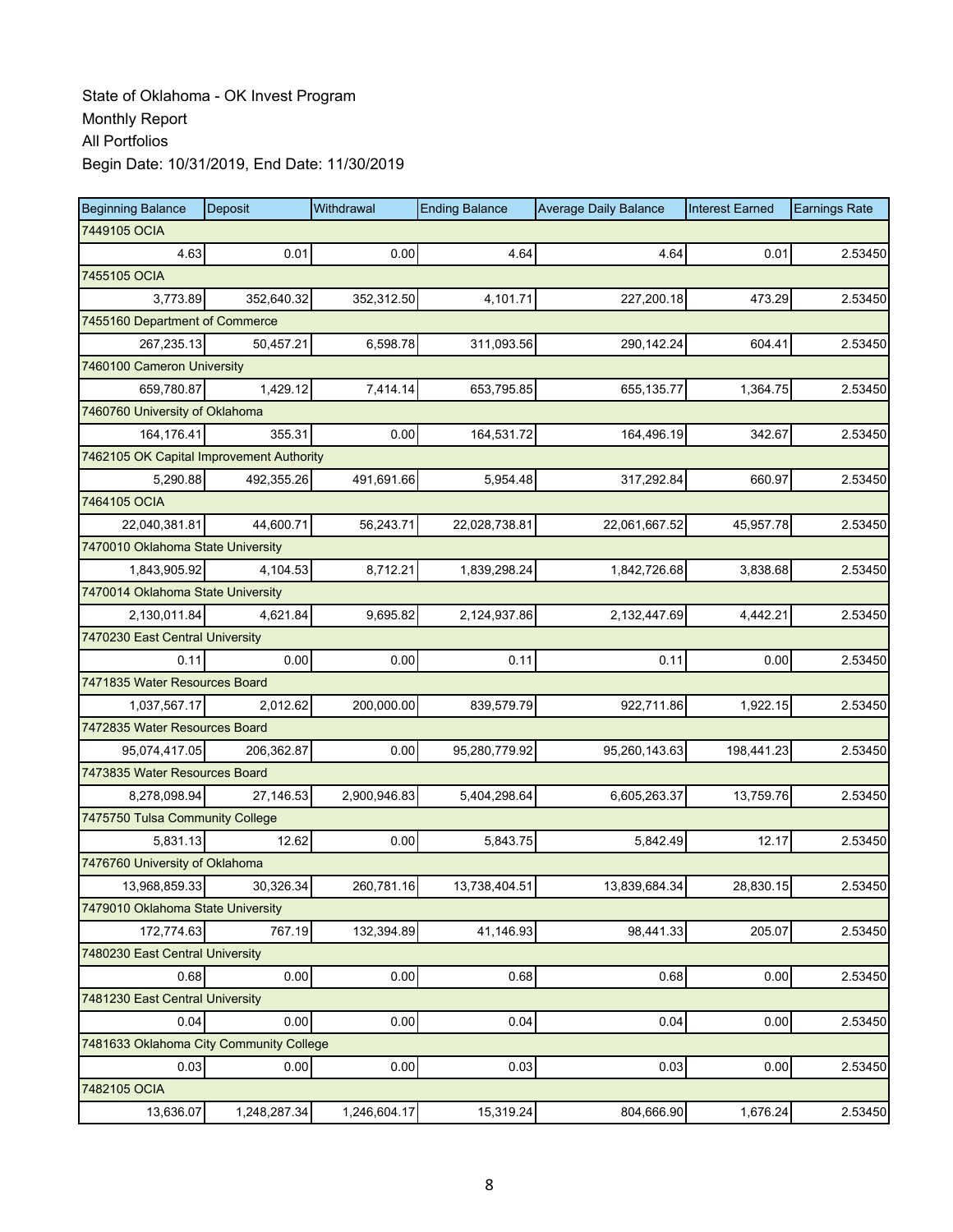| <b>Beginning Balance</b>                       | Deposit                | Withdrawal   | <b>Ending Balance</b> | <b>Average Daily Balance</b> | <b>Interest Earned</b> | <b>Earnings Rate</b> |  |  |  |
|------------------------------------------------|------------------------|--------------|-----------------------|------------------------------|------------------------|----------------------|--|--|--|
|                                                | 7483633 OCCC 2010 Bond |              |                       |                              |                        |                      |  |  |  |
| 0.06                                           | 0.00                   | 0.00         | 0.06                  | 0.06                         | 0.00                   | 2.53450              |  |  |  |
| 7485010 Oklahoma State University              |                        |              |                       |                              |                        |                      |  |  |  |
| 3,110,481.69                                   | 7,209.07               | 180,185.18   | 2,937,505.58          | 3,027,526.07                 | 6,306.79               | 2.53450              |  |  |  |
| 7486010 Oklahoma State University              |                        |              |                       |                              |                        |                      |  |  |  |
| 9,798.37                                       | 21.21                  | 0.00         | 9,819.58              | 9,817.46                     | 20.45                  | 2.53450              |  |  |  |
| 7487010 Oklahoma State University              |                        |              |                       |                              |                        |                      |  |  |  |
| 16, 142, 684. 17                               | 35.398.07              | 1,608,542.96 | 14,569,539.28         | 14,988,081.84                | 31,222.43              | 2.53450              |  |  |  |
| 7488010 Oklahoma State University              |                        |              |                       |                              |                        |                      |  |  |  |
| 6,463,517.34                                   | 14,448.57              | 24,103.65    | 6,453,862.26          | 6,462,862.32                 | 13,463.12              | 2.53450              |  |  |  |
| 7488105 OCIA                                   |                        |              |                       |                              |                        |                      |  |  |  |
| 58,189.13                                      | 13,864.61              | 19,393.17    | 52,660.57             | 68,811.95                    | 143.35                 | 2.53450              |  |  |  |
| 7489105 OCIA                                   |                        |              |                       |                              |                        |                      |  |  |  |
| 2,037.98                                       | 352.884.35             | 352,412.42   | 2,509.91              | 225,657.25                   | 470.08                 | 2.53450              |  |  |  |
| 7510410 Commissioners of the Land Office       |                        |              |                       |                              |                        |                      |  |  |  |
| 5,477,028.19                                   | 0.00                   | 729,787.94   | 4,747,240.25          | 5,084,205.31                 | 10,591.17              | 2.53450              |  |  |  |
| 7518410 Commissioners of the Land Office       |                        |              |                       |                              |                        |                      |  |  |  |
| 958,833.95                                     | 0.00                   | 37,800.00    | 921,033.95            | 953,793.95                   | 1,986.90               | 2.53450              |  |  |  |
| 7519410 Commissioners of the Land Office       |                        |              |                       |                              |                        |                      |  |  |  |
| 1,053,406.85                                   | 0.00                   | 0.00         | 1,053,406.85          | 1,053,406.85                 | 2,194.41               | 2.53450              |  |  |  |
| 7600010 Oklahoma State University              |                        |              |                       |                              |                        |                      |  |  |  |
| 2,516,681.81                                   | 432,247.21             | 176,672.26   | 2,772,256.76          | 2,531,050.56                 | 5,272.56               | 2.53450              |  |  |  |
| 7600120 University of Central Oklahoma         |                        |              |                       |                              |                        |                      |  |  |  |
| 4,744,869.15                                   | 62,941.33              | 7,935.33     | 4,799,875.15          | 4,767,254.81                 | 9,930.91               | 2.53450              |  |  |  |
| 7600150 University of Science & Arts           |                        |              |                       |                              |                        |                      |  |  |  |
| 1,095,902.56                                   | 55,165.25              | 50,045.30    | 1,101,022.51          | 1,076,158.45                 | 2,241.80               | 2.53450              |  |  |  |
| 7600230 East Central University                |                        |              |                       |                              |                        |                      |  |  |  |
| 1,143,534.78                                   | 55,185.86              | 39,527.32    | 1,159,193.32          | 1,147,166.63                 | 2,389.72               | 2.53450              |  |  |  |
| 7600420 Langston University                    |                        |              |                       |                              |                        |                      |  |  |  |
| 2,064,806.34                                   | 51,685.46              | 0.00         | 2,116,491.80          | 2,084,418.49                 | 4,342.16               | 2.53450              |  |  |  |
| 7600485 Northeastern State University          |                        |              |                       |                              |                        |                      |  |  |  |
| 2,450,446.20                                   | 58,112.31              | 69,668.62    | 2,438,889.89          | 2,428,856.89                 | 5,059.67               | 2.53450              |  |  |  |
| 7600490 Northern Oklahoma College              |                        |              |                       |                              |                        |                      |  |  |  |
| 1,220,386.47                                   | 19,430.94              | 89.10        | 1,239,728.31          | 1,228,312.23                 | 2,558.76               | 2.53450              |  |  |  |
| 7600505 Northwestern Oklahoma State University |                        |              |                       |                              |                        |                      |  |  |  |
| 1,673,724.82                                   | 56,336.74              | 58,110.88    | 1,671,950.68          | 1,668,867.14                 | 3,476.50               | 2.53450              |  |  |  |
| 7600530 Panhandle State University             |                        |              |                       |                              |                        |                      |  |  |  |
| 132,906.21                                     | 53,113.23              | 118,175.22   | 67,844.22             | 95,540.42                    | 199.03                 | 2.53450              |  |  |  |
| 7600660 Southeastern Oklahoma State Unversity  |                        |              |                       |                              |                        |                      |  |  |  |
| 126,339.09                                     | 52,984.10              | 62,197.65    | 117, 125.54           | 94,372.16                    | 196.59                 | 2.53450              |  |  |  |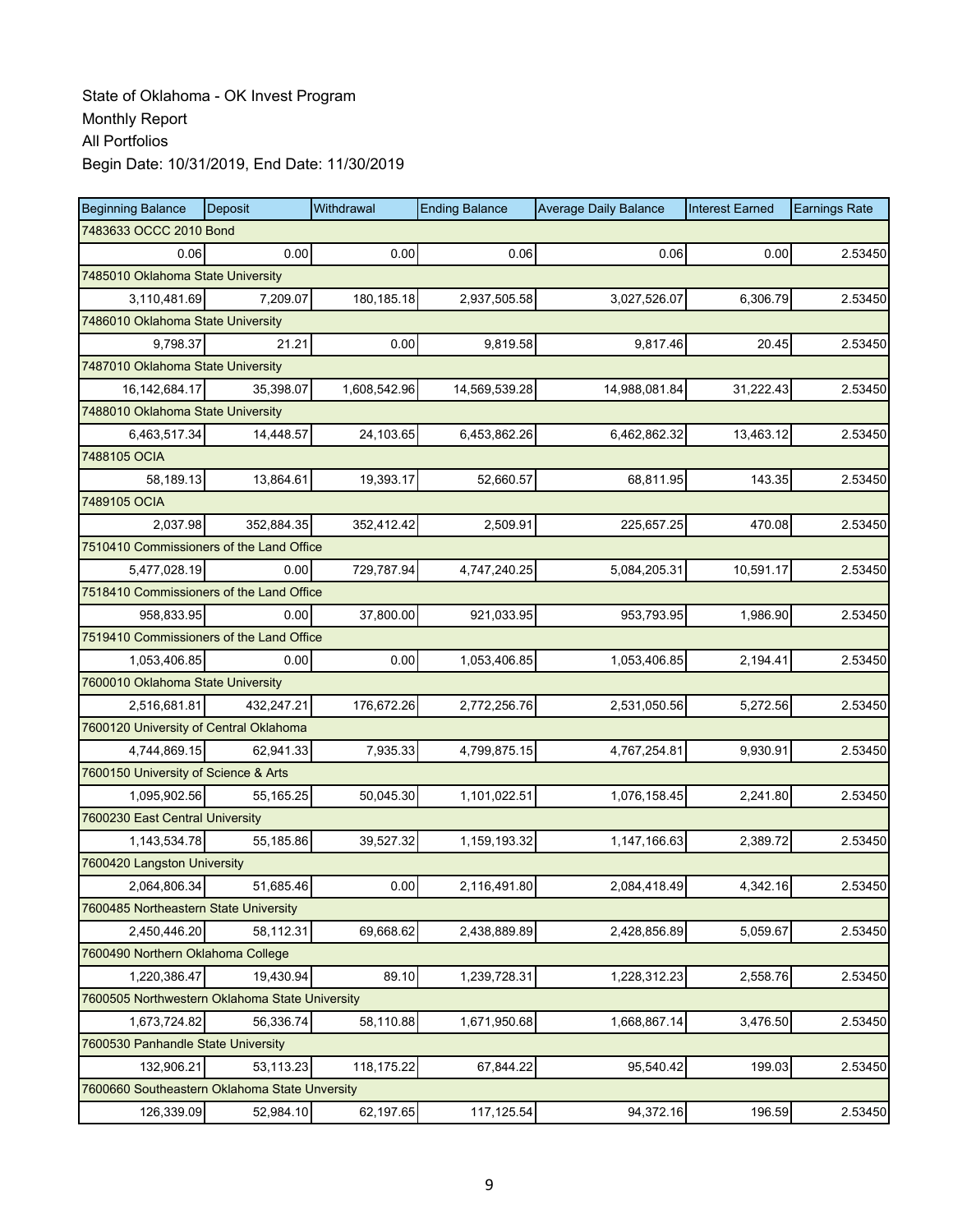| <b>Beginning Balance</b>                       | Deposit      | Withdrawal   | <b>Ending Balance</b> | <b>Average Daily Balance</b> | <b>Interest Earned</b> | <b>Earnings Rate</b> |  |  |  |
|------------------------------------------------|--------------|--------------|-----------------------|------------------------------|------------------------|----------------------|--|--|--|
| 7600665 Southwestern Oklahoma State University |              |              |                       |                              |                        |                      |  |  |  |
| 3,005,628.42                                   | 16,494.21    | 0.00         | 3,022,122.63          | 3,014,762.80                 | 6,280.21               | 2.53450              |  |  |  |
| 7600760 University of Oklahoma                 |              |              |                       |                              |                        |                      |  |  |  |
| 3,647,929.57                                   | 434,501.33   | 0.00         | 4,082,430.90          | 3,796,834.47                 | 7,909.38               | 2.53450              |  |  |  |
| 7650010 Oklahoma State University              |              |              |                       |                              |                        |                      |  |  |  |
| 4,144,820.11                                   | 123,746.00   | 889,152.06   | 3,379,414.05          | 3,406,730.81                 | 7,096.73               | 2.53450              |  |  |  |
| 7650120 University of Central Oklahoma         |              |              |                       |                              |                        |                      |  |  |  |
| 1,171,451.12                                   | 21,588.75    | 0.00         | 1,193,039.87          | 1,180,063.33                 | 2,458.25               | 2.53450              |  |  |  |
| 7650150 University of Science & Arts           |              |              |                       |                              |                        |                      |  |  |  |
| 360,429.11                                     | 19,833.55    | 0.00         | 380,262.66            | 367,461.64                   | 765.48                 | 2.53450              |  |  |  |
| 7650230 East Central University                |              |              |                       |                              |                        |                      |  |  |  |
| 2,028,767.25                                   | 32,512.61    | 112,692.63   | 1,948,587.23          | 1,954,998.34                 | 4,072.56               | 2.53450              |  |  |  |
| 7650420 Langston University                    |              |              |                       |                              |                        |                      |  |  |  |
| 1,824,496.25                                   | 103,927.81   | 15,291.52    | 1,913,132.54          | 1,852,007.51                 | 3,858.01               | 2.53450              |  |  |  |
| 7650485 Northeastern State University          |              |              |                       |                              |                        |                      |  |  |  |
| 839,923.04                                     | 20.871.24    | 8,121.33     | 852,672.95            | 841,161.66                   | 1,752.27               | 2.53450              |  |  |  |
| 7650490 Northern Oklahoma College              |              |              |                       |                              |                        |                      |  |  |  |
| 2,373,229.68                                   | 84,839.92    | 115,414.31   | 2,342,655.29          | 2,338,205.14                 | 4,870.83               | 2.53450              |  |  |  |
| 7650505 Northwestern Oklahoma State University |              |              |                       |                              |                        |                      |  |  |  |
| 858,041.72                                     | 20,913.96    | 97,609.73    | 781,345.95            | 810,535.66                   | 1,688.47               | 2.53450              |  |  |  |
| 7650530 Panhandle State University             |              |              |                       |                              |                        |                      |  |  |  |
| 153,445.07                                     | 19,460.46    | 35,724.82    | 137,180.71            | 139,588.69                   | 290.78                 | 2.53450              |  |  |  |
| 7650660 Southeastern Oklahoma State Unversity  |              |              |                       |                              |                        |                      |  |  |  |
| 55,171.84                                      | 19,209.76    | 52,796.57    | 21,585.03             | 19,405.70                    | 40.42                  | 2.53450              |  |  |  |
| 7650665 Southwestern Oklahoma State University |              |              |                       |                              |                        |                      |  |  |  |
| 1,503,682.37                                   | 3,221.38     | 32,422.74    | 1,474,481.01          | 1,496,278.28                 | 3,116.97               | 2.53450              |  |  |  |
| 7650760 University of Oklahoma                 |              |              |                       |                              |                        |                      |  |  |  |
| 2,548,235.37                                   | 243,503.18   | 0.00         | 2,791,738.55          | 2,632,286.97                 | 5,483.45               | 2.53450              |  |  |  |
| 7700040 Department of Agriculture              |              |              |                       |                              |                        |                      |  |  |  |
| 10,784,596.17                                  | 23,320.30    | 0.00         | 10,807,916.47         | 10,805,584.44                | 22,509.66              | 2.53450              |  |  |  |
| 7700041 Western Oklahoma State College         |              |              |                       |                              |                        |                      |  |  |  |
| 144,824.92                                     | 563,623.06   | 318,919.83   | 389,528.15            | 364,562.58                   | 759.44                 | 2.53450              |  |  |  |
| 7700131 Department of Corrections              |              |              |                       |                              |                        |                      |  |  |  |
| 20,463,995.79                                  | 1,332,505.83 | 1,799,000.61 | 19,997,501.01         | 20,011,613.76                | 41,687.21              | 2.53450              |  |  |  |
| 7700240 Eastern Oklahoma State College         |              |              |                       |                              |                        |                      |  |  |  |
| 867,903.04                                     | 568,053.57   | 520,403.98   | 915,552.63            | 899,436.12                   | 1,873.66               | 2.53450              |  |  |  |
| 7700340 State Health Department                |              |              |                       |                              |                        |                      |  |  |  |
| 0.00                                           | 1,319,243.61 | 1,319,243.61 | 0.00                  | 311,418.59                   | 648.73                 | 2.53450              |  |  |  |
| 7700461 Rogers State College                   |              |              |                       |                              |                        |                      |  |  |  |
| 4,321,739.78                                   | 1,110,880.24 | 1,303,368.99 | 4,129,251.03          | 4,178,824.89                 | 8,705.12               | 2.53450              |  |  |  |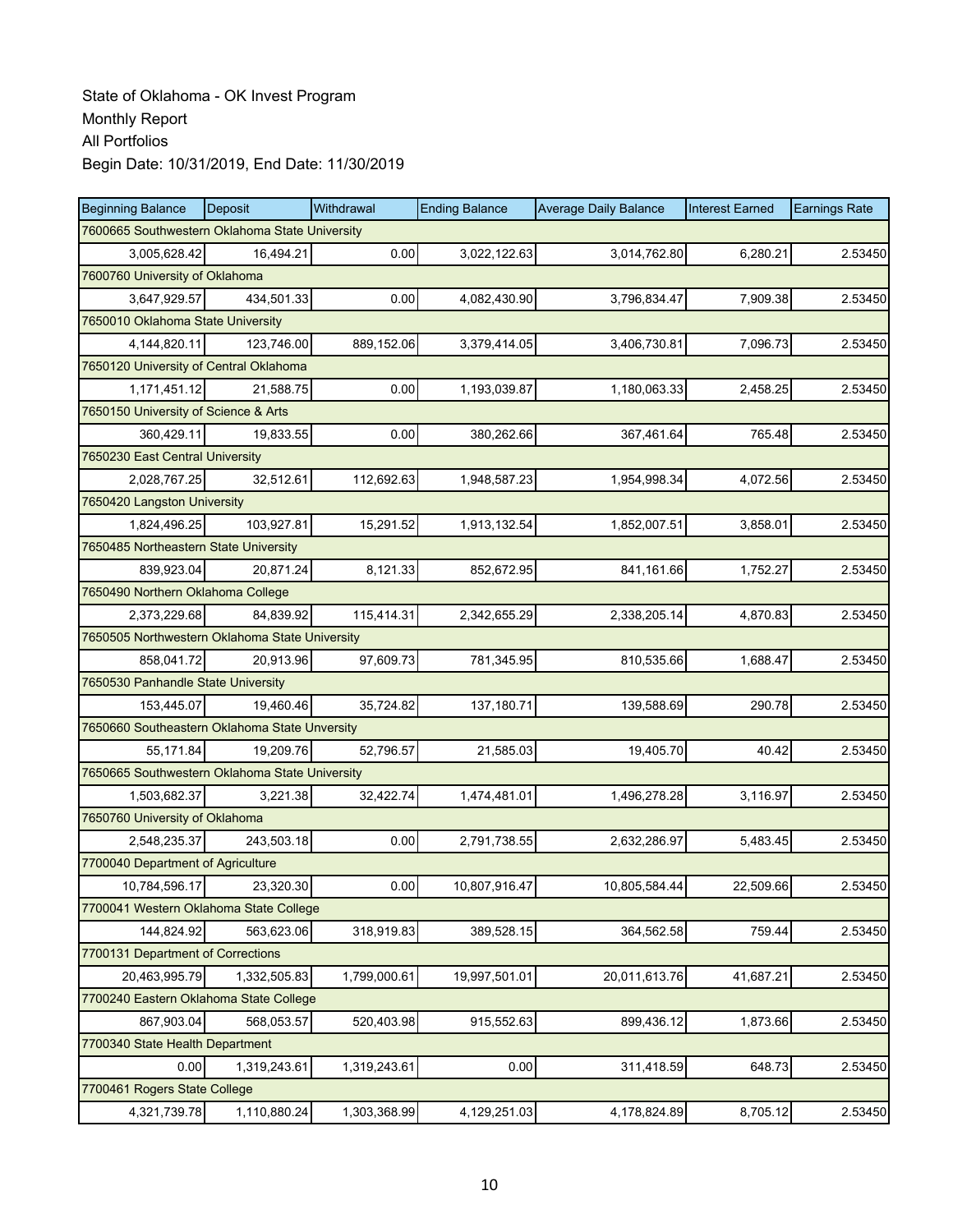| <b>Beginning Balance</b>                        | Deposit       | Withdrawal    | <b>Ending Balance</b> | <b>Average Daily Balance</b> | <b>Interest Earned</b> | <b>Earnings Rate</b> |  |  |  |
|-------------------------------------------------|---------------|---------------|-----------------------|------------------------------|------------------------|----------------------|--|--|--|
| 7700490 Northern Oklahoma College               |               |               |                       |                              |                        |                      |  |  |  |
| 1,326,766.55                                    | 730,000.00    | 905,423.45    | 1,151,343.10          | 1,019,154.08                 | 2,123.05               | 2.53450              |  |  |  |
| 7700606 Ardmore Higher Education Center         |               |               |                       |                              |                        |                      |  |  |  |
| 235,426.83                                      | 513.35        | 1,833.33      | 234,106.85            | 235, 155.51                  | 489.86                 | 2.53450              |  |  |  |
| 7700633 Oklahoma City Community College         |               |               |                       |                              |                        |                      |  |  |  |
| 7,316,770.19                                    | 606,448.60    | 1,023,027.12  | 6,900,191.67          | 7,101,828.92                 | 14,794.18              | 2.53450              |  |  |  |
| 7700660 Southeastern Oklahoma State University  |               |               |                       |                              |                        |                      |  |  |  |
| 11,537,118.71                                   | 9,255,735.28  | 6,336,044.84  | 14,456,809.15         | 10,871,498.59                | 22,646.97              | 2.53450              |  |  |  |
| 7700760 University of Oklahoma                  |               |               |                       |                              |                        |                      |  |  |  |
| 120,028,276.71                                  | 13,767,118.68 | 32,657,610.92 | 101,137,784.47        | 109,430,067.25               | 227,959.32             | 2.53450              |  |  |  |
| 7700830 Department of Human Services            |               |               |                       |                              |                        |                      |  |  |  |
| 1,650,440.94                                    | 404,006.59    | 265,601.55    | 1,788,845.98          | 1,787,292.86                 | 3,723.20               | 2.53450              |  |  |  |
| 7701010 Oklahoma State University               |               |               |                       |                              |                        |                      |  |  |  |
| 3,275,969.53                                    | 24,073,629.82 | 25,971,859.63 | 1,377,739.72          | 5,526,442.92                 | 11,512.41              | 2.53450              |  |  |  |
| 7701091 Building Bond Commission Administrative |               |               |                       |                              |                        |                      |  |  |  |
| 3.02                                            | 0.01          | 0.00          | 3.03                  | 3.03                         | 0.01                   | 2.53450              |  |  |  |
| 7701150 University of Science & Arts            |               |               |                       |                              |                        |                      |  |  |  |
| 4,469,270.36                                    | 153,113.89    | 929,292.62    | 3,693,091.63          | 3,993,956.24                 | 8,320.01               | 2.53450              |  |  |  |
| 7701165 Connors State College                   |               |               |                       |                              |                        |                      |  |  |  |
| 582,640.77                                      | 353,444.69    | 393,419.64    | 542,665.82            | 489,981.94                   | 1,020.71               | 2.53450              |  |  |  |
| 7701400 Office of Juvenile Affairs              |               |               |                       |                              |                        |                      |  |  |  |
| 8,734.12                                        | 12,273.61     | 2,336.28      | 18,671.45             | 11,930.54                    | 24.85                  | 2.53450              |  |  |  |
| 7701480 Northeasten Oklahoma A&M College        |               |               |                       |                              |                        |                      |  |  |  |
| 1,006,467.48                                    | 423,758.89    | 734,379.79    | 695,846.58            | 812,616.06                   | 1,692.80               | 2.53450              |  |  |  |
| 7701605 Regents for Higher Education            |               |               |                       |                              |                        |                      |  |  |  |
| 34,003,389.35                                   | 906,206.63    | 589,440.71    | 34,320,155.27         | 33,945,888.73                | 70,714.40              | 2.53450              |  |  |  |
| 7701650 Department of Veteran Affairs           |               |               |                       |                              |                        |                      |  |  |  |
| 555,321.24                                      | 162,244.90    | 67,427.70     | 650,138.44            | 586,104.35                   | 1,220.94               | 2.53450              |  |  |  |
| 7701770 OUHSC                                   |               |               |                       |                              |                        |                      |  |  |  |
| 483,508,361.29                                  | 32,038,880.19 | 44,817,650.38 | 470,729,591.10        | 481,244,610.41               | 1,002,505.04           | 2.53450              |  |  |  |
| 7701805 Department of Rehabilitation Services   |               |               |                       |                              |                        |                      |  |  |  |
| 150,495.64                                      | 12,251.32     | 14,406.53     | 148,340.43            | 147,599.97                   | 307.47                 | 2.53450              |  |  |  |
| 7701865 Workers Compensation Commission         |               |               |                       |                              |                        |                      |  |  |  |
| 6,714,346.70                                    | 12,394.48     | 5,569.54      | 6,721,171.64          | 6,723,506.01                 | 14,006.08              | 2.53450              |  |  |  |
| 7702120 University of Central Oklahoma          |               |               |                       |                              |                        |                      |  |  |  |
| 11,616,389.26                                   | 6,082,761.27  | 3,658,106.44  | 14,041,044.09         | 15,246,335.01                | 31,760.41              | 2.53450              |  |  |  |
| 7702650 Department of Veteran Affairs           |               |               |                       |                              |                        |                      |  |  |  |
| 506,856.67                                      | 142,281.10    | 135,067.40    | 514,070.37            | 535,131.64                   | 1,114.76               | 2.53450              |  |  |  |
| 7703650 Department of Veteran Affairs           |               |               |                       |                              |                        |                      |  |  |  |
| 531,207.06                                      | 143,691.93    | 162,904.57    | 511,994.42            | 564,133.33                   | 1,175.17               | 2.53450              |  |  |  |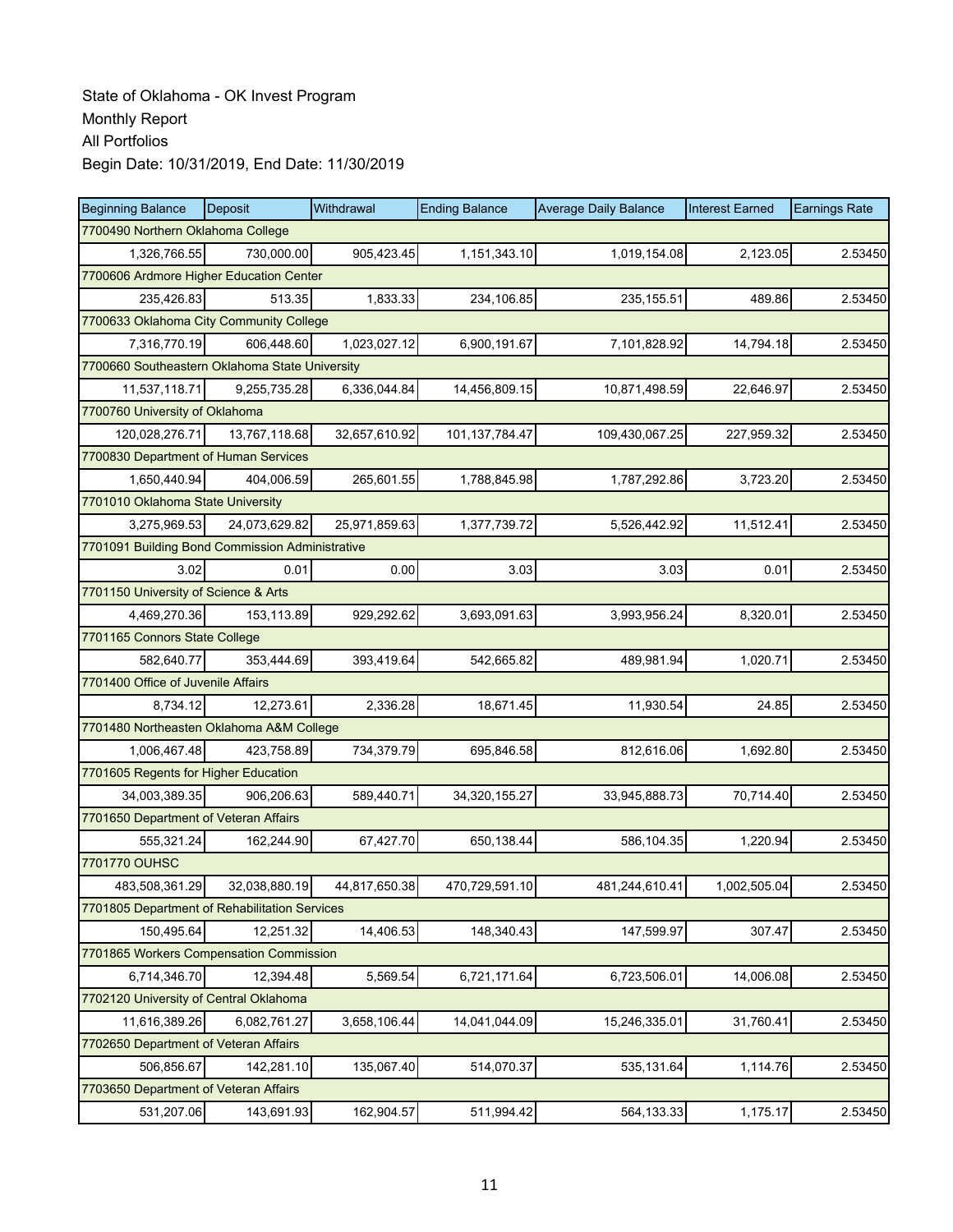| <b>Beginning Balance</b>                       | Deposit      | Withdrawal   | <b>Ending Balance</b> | <b>Average Daily Balance</b> | <b>Interest Earned</b> | <b>Earnings Rate</b> |  |  |  |
|------------------------------------------------|--------------|--------------|-----------------------|------------------------------|------------------------|----------------------|--|--|--|
| 7704120 University of Central Oklahoma         |              |              |                       |                              |                        |                      |  |  |  |
| 795,399.76                                     | 649.97       | 785,293.25   | 10,756.48             | 382,180.79                   | 796.14                 | 2.53450              |  |  |  |
| 7704650 Department of Veteran Affairs          |              |              |                       |                              |                        |                      |  |  |  |
| 539,451.29                                     | 93.464.34    | 114,447.03   | 518,468.60            | 529,251.23                   | 1,102.51               | 2.53450              |  |  |  |
| 7704865 Workers Compensation Commission        |              |              |                       |                              |                        |                      |  |  |  |
| 47,844.18                                      | 103.54       | 0.00         | 47,947.72             | 47,937.37                    | 99.86                  | 2.53450              |  |  |  |
| 7705505 Northwestern Oklahoma State University |              |              |                       |                              |                        |                      |  |  |  |
| 24,013.36                                      | 494,995.54   | 491,228.41   | 27,780.49             | 178,289.37                   | 371.40                 | 2.53450              |  |  |  |
| 7705650 Department of Veteran Affairs          |              |              |                       |                              |                        |                      |  |  |  |
| 528,059.18                                     | 114,270.03   | 87,647.28    | 554,681.93            | 552,490.38                   | 1,150.92               | 2.53450              |  |  |  |
| 7705675 Self Insurance Guaranty Fund           |              |              |                       |                              |                        |                      |  |  |  |
| 1,573,260.08                                   | 1,286.47     | 7,873.54     | 1,566,673.01          | 1,569,437.38                 | 3,269.37               | 2.53450              |  |  |  |
| 7705865 Workers Compensation Commission        |              |              |                       |                              |                        |                      |  |  |  |
| 36,967.26                                      | 80.00        | 0.00         | 37,047.26             | 37,039.26                    | 77.16                  | 2.53450              |  |  |  |
| 7706452 CMHC, Rep payee account                |              |              |                       |                              |                        |                      |  |  |  |
| 8,079.04                                       | 17.48        | 0.00         | 8,096.52              | 8,094.77                     | 16.86                  | 2.53450              |  |  |  |
| 7706650 Department of Veteran Affairs          |              |              |                       |                              |                        |                      |  |  |  |
| 123,875.70                                     | 41,341.36    | 43,839.41    | 121,377.65            | 124,533.59                   | 259.42                 | 2.53450              |  |  |  |
| 7706750 Tulsa Community College                |              |              |                       |                              |                        |                      |  |  |  |
| 1,334,431.74                                   | 0.00         | 511,573.71   | 822,858.03            | 1,055,365.59                 | 2,198.49               | 2.53450              |  |  |  |
| 7706865 OK Workers Comp Commission             |              |              |                       |                              |                        |                      |  |  |  |
| 332,842.30                                     | 720.33       | 0.00         | 333,562.63            | 333,490.60                   | 694.71                 | 2.53450              |  |  |  |
| 7707452 CMHC, Rep payee account                |              |              |                       |                              |                        |                      |  |  |  |
| 83,258.76                                      | 24,305.00    | 30,005.51    | 77,558.25             | 91,530.58                    | 190.67                 | 2.53450              |  |  |  |
| 7707605 Regents for Higher Education           |              |              |                       |                              |                        |                      |  |  |  |
| 4,837,495.05                                   | 1,657,051.51 | 3,813,931.83 | 2,680,614.73          | 3,871,900.01                 | 8,065.75               | 2.53450              |  |  |  |
| 7707650 Department of Veteran Affairs          |              |              |                       |                              |                        |                      |  |  |  |
| 352,430.99                                     | 73,798.75    | 85,569.25    | 340,660.49            | 353,734.64                   | 736.88                 | 2.53450              |  |  |  |
| 7707865 OK Workers Comp Commission             |              |              |                       |                              |                        |                      |  |  |  |
| 72,986.06                                      | 157.96       | 0.00         | 73,144.02             | 73,128.22                    | 152.34                 | 2.53450              |  |  |  |
| 7708108 Carl Albert State College              |              |              |                       |                              |                        |                      |  |  |  |
| 6,926,944.73                                   | 186,398.78   | 652,250.94   | 6,461,092.57          | 6,650,811.77                 | 13,854.64              | 2.53450              |  |  |  |
| 7708605 Regents for Higher Education           |              |              |                       |                              |                        |                      |  |  |  |
| 903,754.31                                     | 1,963.67     | 4,641.67     | 901,076.31            | 904,593.28                   | 1,884.40               | 2.53450              |  |  |  |
| 7709605 Regents for Higher Education           |              |              |                       |                              |                        |                      |  |  |  |
| 3,722,992.63                                   | 245,691.66   | 1,513,650.00 | 2,455,034.29          | 3,613,852.59                 | 7,528.20               | 2.53450              |  |  |  |
| 7710350 Oklahoma Historical Society            |              |              |                       |                              |                        |                      |  |  |  |
| 1,255,316.42                                   | 2,716.73     | 0.00         | 1,258,033.15          | 1,257,761.48                 | 2,620.11               | 2.53450              |  |  |  |
| 7710452 Oklahoma Department of Mental Health   |              |              |                       |                              |                        |                      |  |  |  |
| 1,618,114.14                                   | 14,307.72    | 40,438.92    | 1,591,982.94          | 1,598,128.16                 | 3,329.14               | 2.53450              |  |  |  |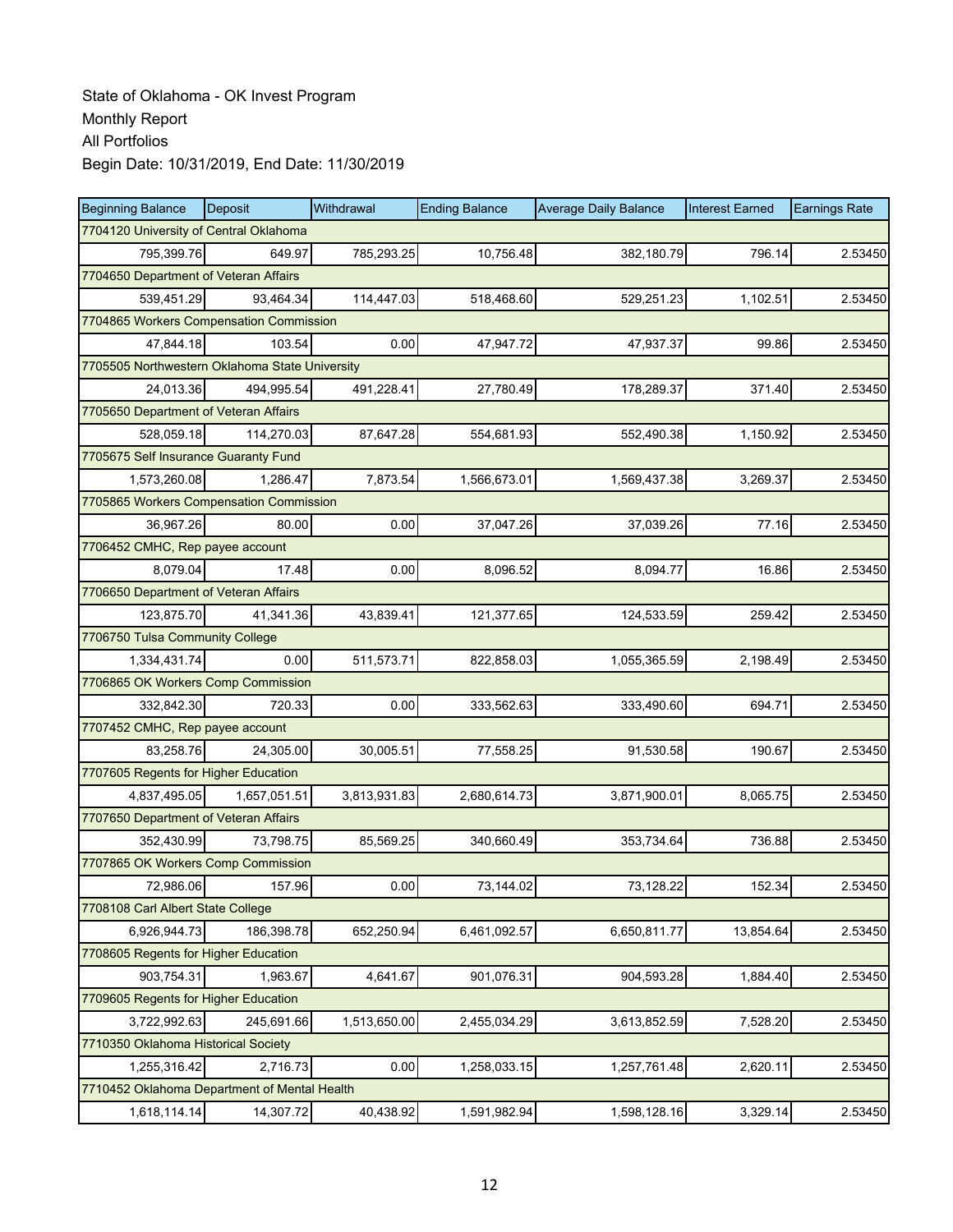| <b>Beginning Balance</b>                    | Deposit                              | Withdrawal   | <b>Ending Balance</b> | <b>Average Daily Balance</b> | <b>Interest Earned</b> | <b>Earnings Rate</b> |  |  |
|---------------------------------------------|--------------------------------------|--------------|-----------------------|------------------------------|------------------------|----------------------|--|--|
| 7710605 Regents for Higher Education        |                                      |              |                       |                              |                        |                      |  |  |
| 2.112.408.07                                | 66,054.51                            | 35,397.00    | 2,143,065.58          | 2,123,480.56                 | 4.423.53               | 2.53450              |  |  |
| 7711185 Corporation Commission              |                                      |              |                       |                              |                        |                      |  |  |
| 77,712,949.31                               | 1,425,964.23                         | 3,311,294.35 | 75,827,619.19         | 75,807,919.73                | 157,919.32             | 2.53450              |  |  |
| 7711420 Langston University                 |                                      |              |                       |                              |                        |                      |  |  |
| 930,187.36                                  | 3,986,116.74                         | 942,323.96   | 3,973,980.14          | 2,813,370.05                 | 5,860.67               | 2.53450              |  |  |
| 7711452 Griffin Memorial Hospital Rep Payee |                                      |              |                       |                              |                        |                      |  |  |
| 43,932.07                                   | 544.15                               | 379.02       | 44,097.20             | 43,840.71                    | 91.33                  | 2.53450              |  |  |
| 7711605 Regents for Higher Education        |                                      |              |                       |                              |                        |                      |  |  |
| 769,799.59                                  | 37,062.99                            | 0.00         | 806,862.58            | 800,796.48                   | 1,668.18               | 2.53450              |  |  |
|                                             | 7712605 Regents for Higher Education |              |                       |                              |                        |                      |  |  |
| 139,276.85                                  | 318.86                               | 4,045.65     | 135,550.06            | 136,192.45                   | 283.71                 | 2.53450              |  |  |
| 7713605 Regents for Higher Education        |                                      |              |                       |                              |                        |                      |  |  |
| 43,346,034.52                               | 6,093,808.77                         | 0.00         | 49,439,843.29         | 46,030,462.41                | 95,888.39              | 2.53450              |  |  |
| 7714605 Regents for Higher Education        |                                      |              |                       |                              |                        |                      |  |  |
| 12,482,030.16                               | 172,695.00                           | 42,567.72    | 12,612,157.44         | 12,561,176.57                | 26,166.82              | 2.53450              |  |  |
| 7715605 Regents for Higher Education        |                                      |              |                       |                              |                        |                      |  |  |
| 477,084.34                                  | 1,032.50                             | 0.00         | 478,116.84            | 478,013.59                   | 995.77                 | 2.53450              |  |  |
| 7718605 Regents for Higher Education        |                                      |              |                       |                              |                        |                      |  |  |
| 6,325,099.98                                | 1,639,826.55                         | 770,121.58   | 7,194,804.95          | 6,786,674.45                 | 14,137.67              | 2.53450              |  |  |
| 7719605 Regents for Higher Education        |                                      |              |                       |                              |                        |                      |  |  |
| 36,397.11                                   | 158.77                               | 0.00         | 36,555.88             | 36,532.00                    | 76.10                  | 2.53450              |  |  |
| 7723623 Seminole State College              |                                      |              |                       |                              |                        |                      |  |  |
| 287,165.00                                  | 288,618.25                           | 312,349.62   | 263,433.63            | 345,885.71                   | 720.53                 | 2.53450              |  |  |
| 7725100 Cameron University                  |                                      |              |                       |                              |                        |                      |  |  |
| 2,633,656.52                                | 1,082,375.19                         | 449,856.37   | 3,266,175.34          | 3,325,942.94                 | 6,928.44               | 2.53450              |  |  |
| 7730230 East Central University             |                                      |              |                       |                              |                        |                      |  |  |
| 8,335,150.37                                | 94,456.81                            | 796,218.79   | 7,633,388.39          | 7,909,172.12                 | 16,476.00              | 2.53450              |  |  |
| 7730830 Department of Human Services        |                                      |              |                       |                              |                        |                      |  |  |
| 279,956.19                                  | 611.28                               | 0.00         | 280,567.47            | 280,506.34                   | 584.34                 | 2.53450              |  |  |
| 7740605 Regents for Higher Education        |                                      |              |                       |                              |                        |                      |  |  |
| 17,278,437.47                               | 2,362,991.62                         | 2,564,282.54 | 17,077,146.55         | 17,312,885.77                | 36,065.35              | 2.53450              |  |  |
| 7741241 Redlands Community College          |                                      |              |                       |                              |                        |                      |  |  |
| 1,598,486.61                                | 85,595.10                            | 92,897.53    | 1,591,184.18          | 1,573,434.84                 | 3,277.70               | 2.53450              |  |  |
| 7745605 Regents for Higher Education        |                                      |              |                       |                              |                        |                      |  |  |
| 1,071,193.12                                | 205,519.14                           | 0.00         | 1,276,712.26          | 1,182,902.47                 | 2,464.16               | 2.53450              |  |  |
| 7747470 Murray State College                |                                      |              |                       |                              |                        |                      |  |  |
| 4,837,543.87                                | 1,450,891.46                         | 560,585.27   | 5,727,850.06          | 5,396,037.13                 | 11,240.76              | 2.53450              |  |  |
| 7750350 Oklahoma Historical Society         |                                      |              |                       |                              |                        |                      |  |  |
| 1,159,552.90                                | 79,049.19                            | 35,075.39    | 1,203,526.70          | 1,164,131.04                 | 2,425.06               | 2.53450              |  |  |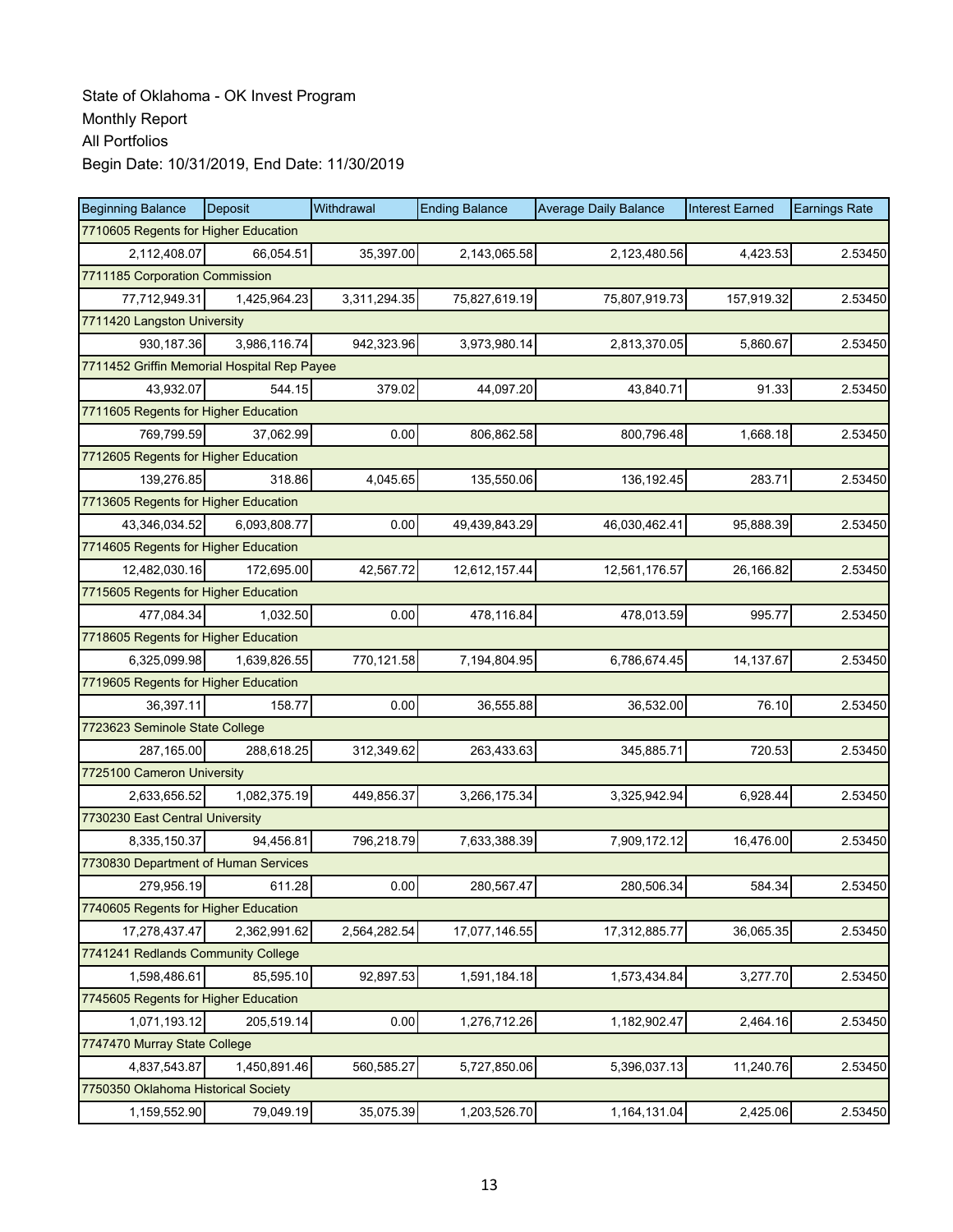| <b>Beginning Balance</b>                       | Deposit      | Withdrawal   | <b>Ending Balance</b> | <b>Average Daily Balance</b> | <b>Interest Earned</b> | <b>Earnings Rate</b> |  |  |
|------------------------------------------------|--------------|--------------|-----------------------|------------------------------|------------------------|----------------------|--|--|
| 7750531 Rose State College                     |              |              |                       |                              |                        |                      |  |  |
| 12,151,804.25                                  | 649,091.54   | 390,426.28   | 12,410,469.51         | 12,344,362.19                | 25,715.17              | 2.53450              |  |  |
| 7751485 Northeastern State University          |              |              |                       |                              |                        |                      |  |  |
| 15,894,818.98                                  | 4,866,299.85 | 1,673,234.77 | 19,087,884.06         | 16,380,556.65                | 34,123.17              | 2.53450              |  |  |
| 7752485 Northeastern State University          |              |              |                       |                              |                        |                      |  |  |
| 2,865,352.16                                   | 6,374.31     | 0.00         | 2,871,726.47          | 2,871,031.65                 | 5,980.79               | 2.53450              |  |  |
| 7765665 Southwestern Oklahoma State University |              |              |                       |                              |                        |                      |  |  |
| 5,584,267.37                                   | 461,912.60   | 1,062,250.69 | 4,983,929.28          | 5,465,699.84                 | 11,385.88              | 2.53450              |  |  |
| 7790041 Western Oklahoma State University      |              |              |                       |                              |                        |                      |  |  |
| 31,070.22                                      | 60,335.39    | 3,575.88     | 87,829.73             | 57,180.80                    | 119.12                 | 2.53450              |  |  |
| 7790230 East Central University                |              |              |                       |                              |                        |                      |  |  |
| 321,698.18                                     | 319,044.99   | 258,449.58   | 382,293.59            | 273,615.00                   | 569.98                 | 2.53450              |  |  |
| 7790241 Redlands Community College             |              |              |                       |                              |                        |                      |  |  |
| 112,569.47                                     | 1,450.26     | 60,788.09    | 53,231.64             | 88,157.81                    | 183.65                 | 2.53450              |  |  |
| 7790470 Murray State College                   |              |              |                       |                              |                        |                      |  |  |
| 28,704.02                                      | 100,363.47   | 73,038.58    | 56,028.91             | 72,773.38                    | 151.60                 | 2.53450              |  |  |
| 7790485 Northeastern State University          |              |              |                       |                              |                        |                      |  |  |
| 1,960,788.93                                   | 297.175.17   | 301,792.06   | 1,956,172.04          | 1,952,349.43                 | 4,067.04               | 2.53450              |  |  |
| 7790490 Northern Oklahoma College              |              |              |                       |                              |                        |                      |  |  |
| 642,439.40                                     | 403,254.46   | 158,912.35   | 886,781.51            | 773,140.35                   | 1,610.57               | 2.53450              |  |  |
| 7790660 Southeastern State University          |              |              |                       |                              |                        |                      |  |  |
| 99,572.83                                      | 267,841.58   | 358,031.43   | 9,382.98              | 44,845.22                    | 93.42                  | 2.53450              |  |  |
| 7790665 Southwestern Oklahoma State University |              |              |                       |                              |                        |                      |  |  |
| 664,231.36                                     | 741,075.23   | 458,549.96   | 946,756.63            | 798,207.41                   | 1,662.79               | 2.53450              |  |  |
| 7805370 OIFA                                   |              |              |                       |                              |                        |                      |  |  |
| 103.99                                         | 0.23         | 0.00         | 104.22                | 104.20                       | 0.22                   | 2.53450              |  |  |
| 7823740 OCIA 2008B Reserve Fund                |              |              |                       |                              |                        |                      |  |  |
| 661.67                                         | 1.43         | 0.00         | 663.10                | 662.96                       | 1.38                   | 2.53450              |  |  |
| 7845740 OCIA 2008A Sinking Fund                |              |              |                       |                              |                        |                      |  |  |
| 4,692.58                                       | 10.16        | 0.00         | 4,702.74              | 4,701.72                     | 9.79                   | 2.53450              |  |  |
| 7846740 OCIA 2008B Sinking Fund                |              |              |                       |                              |                        |                      |  |  |
| 1,016.32                                       | 2.20         | 0.00         | 1,018.52              | 1,018.30                     | 2.12                   | 2.53450              |  |  |
| 7847740 OSF Building Project Fund              |              |              |                       |                              |                        |                      |  |  |
| 7,414.73                                       | 16.05        | 0.00         | 7,430.78              | 7,429.18                     | 15.48                  | 2.53450              |  |  |
| 7848740 OSF Building Project Fund              |              |              |                       |                              |                        |                      |  |  |
| 84,130.10                                      | 0.00         | 0.00         | 84,130.10             | 84,130.10                    | 175.26                 | 2.53450              |  |  |
| 7849740 OCIA 2009A Sinking Fund                |              |              |                       |                              |                        |                      |  |  |
| 61,381.92                                      | 0.00         | 0.00         | 61,381.92             | 61,381.92                    | 127.87                 | 2.53450              |  |  |
| 7851740 OCIA                                   |              |              |                       |                              |                        |                      |  |  |
| 5,381,563.58                                   | 9,050.24     | 0.00         | 5,390,613.82          | 5,389,708.80                 | 11,227.58              | 2.53450              |  |  |